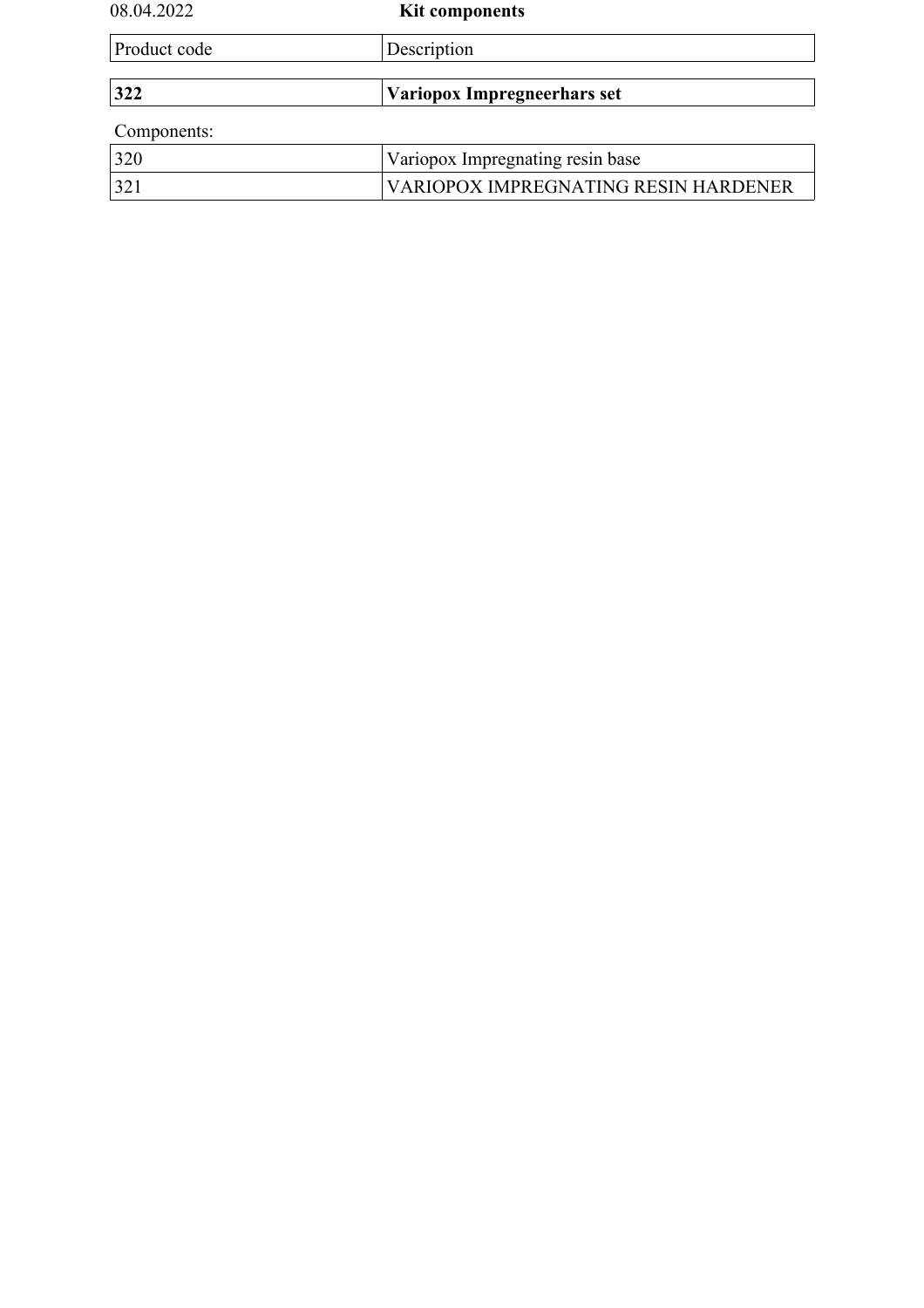

# *SECTION 1: Identification of the substance/mixture and of the company/undertaking*

| 1.1 Product identifier                                               |                                                                                                                                                                                                                                           |  |  |  |
|----------------------------------------------------------------------|-------------------------------------------------------------------------------------------------------------------------------------------------------------------------------------------------------------------------------------------|--|--|--|
| $\cdot$ Trade name:                                                  | Variopox Impregnating resin base                                                                                                                                                                                                          |  |  |  |
| · Article number:<br>$\cdot$ UFI:                                    | 320<br>6TG2-40RV-T000-0QUT                                                                                                                                                                                                                |  |  |  |
|                                                                      | 1.2 Relevant identified uses of the substance or mixture and uses advised against                                                                                                                                                         |  |  |  |
| ⋅ Sector of Use                                                      | SU3 Industrial uses: Uses of substances as such or in preparations at industrial sites<br>SU22 Professional uses: Public domain (administration, education, entertainment,<br>services, craftsmen)<br>SU19 Building and construction work |  |  |  |
| · Product category                                                   | PC9a Coatings and paints, thinners, paint removers                                                                                                                                                                                        |  |  |  |
| · Process category                                                   | PROC19 Manual activities involving hand contact                                                                                                                                                                                           |  |  |  |
| · Environmental release category                                     | ERC5 Use at industrial site leading to inclusion into/onto article<br>ERC8c Widespread use leading to inclusion into/onto article (indoor)<br>ERC8f Widespread use leading to inclusion into/onto article (outdoor)                       |  |  |  |
| · Article category<br>· Application of the substance / the           | AC13 Plastic articles                                                                                                                                                                                                                     |  |  |  |
| mixture                                                              | See our technical datasheet for application details of this product.<br>Epoxy resin<br>Epoxy resin adhesive                                                                                                                               |  |  |  |
|                                                                      | 1.3 Details of the supplier of the safety data sheet                                                                                                                                                                                      |  |  |  |
| · Manufacturer/Supplier:                                             | De IJssel Coatings BV, Centrumbaan 960, NL 2841 MH Moordrecht<br>Tel: +31 182 372177, E-mail: info@de-ijssel-coatings.nl                                                                                                                  |  |  |  |
| · Further information obtainable<br>from:<br>1.4 Emergency telephone | Research and Development.                                                                                                                                                                                                                 |  |  |  |
| number:                                                              | De IJssel Coatings BV, Tel. +31 182 372177, E-mail: safety@de-ijssel-coatings.nl<br>Office hours: working days from 08:00 to 17:00 hrs.                                                                                                   |  |  |  |

# *SECTION 2: Hazards identification*

### · **2.1 Classification of the substance or mixture**

· Classification according to Regulation (EC) No 1272/2008

# GHS09 environment

Aquatic Chronic 2 H411 Toxic to aquatic life with long lasting effects.

# $\langle \cdot \rangle$  GHS07

 $\overline{a}$ 

| Skin Irrit. 2                                                                                               | H315 Causes skin irritation. |                                                                                              |                                                                                                                                                                                                                                                                                                  |                    |  |
|-------------------------------------------------------------------------------------------------------------|------------------------------|----------------------------------------------------------------------------------------------|--------------------------------------------------------------------------------------------------------------------------------------------------------------------------------------------------------------------------------------------------------------------------------------------------|--------------------|--|
| Eye Irrit. 2                                                                                                |                              | H319 Causes serious eye irritation.                                                          |                                                                                                                                                                                                                                                                                                  |                    |  |
| Skin Sens, 1                                                                                                |                              | H317 May cause an allergic skin reaction.                                                    |                                                                                                                                                                                                                                                                                                  |                    |  |
| 2.2 Label elements<br>$\cdot$ Labelling according to Regulation<br>(EC) No 1272/2008<br>· Hazard pictograms |                              | $\left( \frac{1}{2} \right)$<br>GHS07 GHS09                                                  | The product is classified and labelled according to the CLP regulation.                                                                                                                                                                                                                          |                    |  |
| · Signal word                                                                                               |                              | Warning                                                                                      |                                                                                                                                                                                                                                                                                                  |                    |  |
| · Hazard-determining components of<br>labelling:                                                            |                              | weight $\leq 700$ )<br>1,6-bis(2,3-epoxypropoxy)hexane                                       | bis[4-(2,3-epoxypropoxy)phenyl]propane<br>reaction product: bisphenol-F-(epichlorhydrin) epoxy resin (number average molecular                                                                                                                                                                   |                    |  |
| · Hazard statements                                                                                         |                              | H315 Causes skin irritation.<br>H319 Causes serious eye irritation.                          | H317 May cause an allergic skin reaction.<br>H411 Toxic to aquatic life with long lasting effects.                                                                                                                                                                                               |                    |  |
| · Precautionary statements                                                                                  |                              | P <sub>101</sub><br>P <sub>102</sub><br>P <sub>103</sub><br>P <sub>261</sub><br>P273<br>P280 | If medical advice is needed, have product container or label at hand.<br>Keep out of reach of children.<br>Read carefully and follow all instructions.<br>Avoid breathing mist/vapours/spray.<br>Avoid release to the environment.<br>Wear protective gloves / eye protection / face protection. | (Contd. on page 2) |  |
|                                                                                                             |                              |                                                                                              |                                                                                                                                                                                                                                                                                                  | - EU —             |  |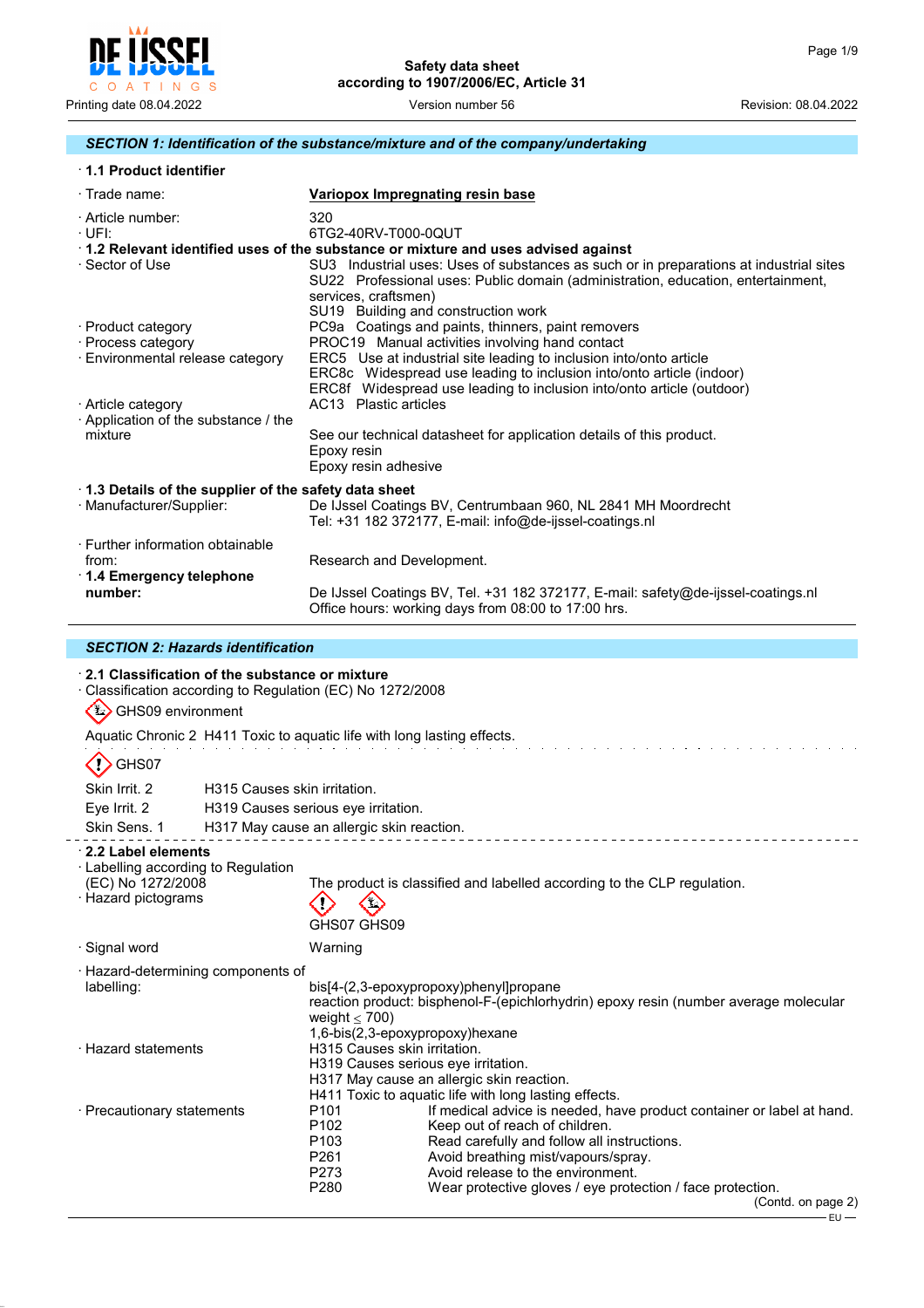

# **Trade name: Variopox Impregnating resin base**

|                                      |                  | (Contd. of page 1)                                                                                      |
|--------------------------------------|------------------|---------------------------------------------------------------------------------------------------------|
|                                      |                  | P305+P351+P338 IF IN EYES: Rinse cautiously with water for several minutes.                             |
|                                      |                  | Remove contact lenses, if present and easy to do. Continue rinsing.                                     |
|                                      | P333+P313        | If skin irritation or rash occurs: Get medical advice/attention.                                        |
|                                      | P <sub>501</sub> | Dispose of contents/container in accordance with local/regional/<br>national/international regulations. |
| 2.3 Other hazards                    |                  |                                                                                                         |
| · Results of PBT and vPvB assessment |                  |                                                                                                         |

· PBT: Not applicable. Not applicable.

# *SECTION 3: Composition/information on ingredients*

#### · **3.2 Chemical characterisation: Mixtures**

| · Description:                                                            | Mixture of substances listed below with nonhazardous additions.                                                                                                                            |              |
|---------------------------------------------------------------------------|--------------------------------------------------------------------------------------------------------------------------------------------------------------------------------------------|--------------|
| · Dangerous components:                                                   |                                                                                                                                                                                            |              |
| CAS: 1675-54-3<br>EINECS: 216-823-5<br>Index number: 603-073-00-211. H317 | bis[4-(2,3-epoxypropoxy)phenyl]propane<br>Aquatic Chronic 2, H411; $\circled{)}$ Skin Irrit. 2, H315; Eye Irrit. 2, H319; Skin Sens.                                                       | $50 - 100\%$ |
| Reg.nr.: 01-2119456619-26                                                 | Specific concentration limits: Eye Irrit. 2; H319: $C \ge 5$ %<br>Skin Irrit. 2; H315: C ≥ 5 %                                                                                             |              |
| CAS: 9003-36-5<br>NLP: 500-006-8<br>Reg.nr.: 01-2119454392-40             | reaction product: bisphenol-F-(epichlorhydrin) epoxy resin (number average<br>molecular weight $\leq 700$ )<br>Aquatic Chronic 2, H411; $\Diamond$ Skin Irrit. 2, H315; Skin Sens. 1, H317 | $10 - 25%$   |
| CAS: 933999-84-9<br>EC number: 618-939-5<br>Reg.nr.: 01-2119463471-41     | 1,6-bis(2,3-epoxypropoxy)hexane<br>Skin Irrit. 2, H315; Eye Irrit. 2, H319; Skin Sens. 1, H317; Aquatic Chronic 3,<br>H412                                                                 | $10 - 25%$   |
| · Additional information:                                                 | For the wording of the listed hazard phrases refer to section 16.                                                                                                                          |              |

# *SECTION 4: First aid measures*

| 4.1 Description of first aid measures                              |                                                                                                                                            |  |  |
|--------------------------------------------------------------------|--------------------------------------------------------------------------------------------------------------------------------------------|--|--|
| · General information:                                             | Immediately remove any clothing soiled by the product.                                                                                     |  |  |
| · After inhalation:                                                | Supply fresh air and to be sure call for a doctor.<br>In case of unconsciousness place patient stably in side position for transportation. |  |  |
| · After skin contact:                                              | Immediately wash with water and soap and rinse thoroughly.                                                                                 |  |  |
| ⋅ After eye contact:                                               | Rinse opened eye for several minutes under running water. If symptoms persist, consult<br>a doctor.                                        |  |  |
| · After swallowing:                                                | If symptoms persist consult doctor.                                                                                                        |  |  |
| $\cdot$ 4.2 Most important symptoms<br>and effects, both acute and |                                                                                                                                            |  |  |
| delayed                                                            | No further relevant information available.                                                                                                 |  |  |
| 4.3 Indication of any immediate<br>medical attention and special   |                                                                                                                                            |  |  |
| treatment needed                                                   | No further relevant information available.                                                                                                 |  |  |
|                                                                    |                                                                                                                                            |  |  |
| <b>SECTION 5: Firefighting measures</b>                            |                                                                                                                                            |  |  |

· **5.1 Extinguishing media**

Use fire extinguishing methods suitable to surrounding conditions.

· **5.2 Special hazards arising from** No further relevant information available.

· **5.3 Advice for firefighters**

· **6.1 Personal precautions,**

· Protective equipment: No special measures required.

# *SECTION 6: Accidental release measures*

**protective equipment and emergency procedures** Not required.<br>**6.2 Environmental precautions:** Do not allow Do not allow product to reach sewage system or any water course. Inform respective authorities in case of seepage into water course or sewage system. Do not allow to enter sewers/ surface or ground water.

(Contd. on page 3)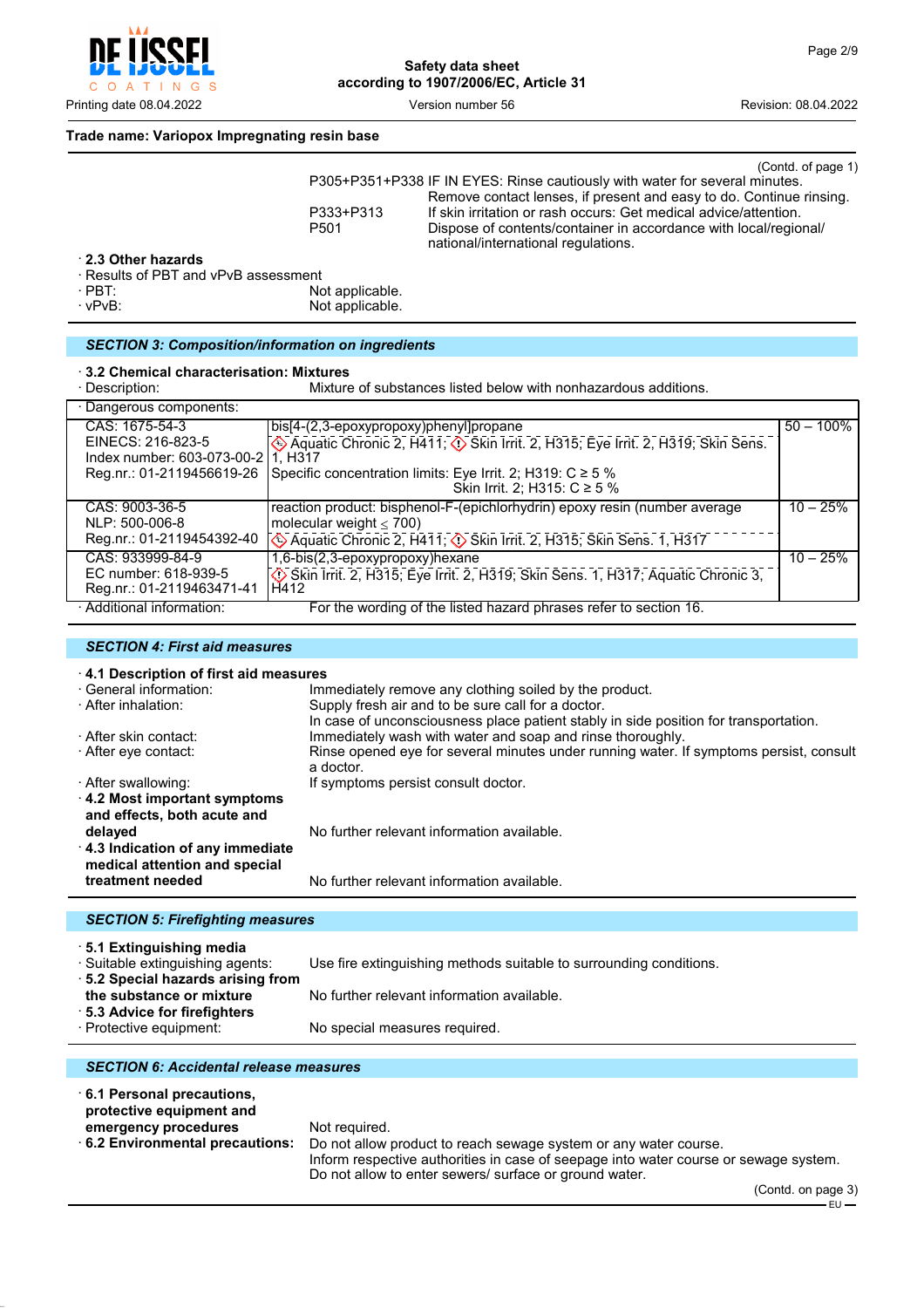$\circ$  $\overline{A}$ INGS  $T$ 

Printing date 08.04.2022 **Version number 56** Revision: 08.04.2022 Version number 56

#### **Trade name: Variopox Impregnating resin base**

| $\cdot$ 6.3 Methods and material for | (Contd. of page 2)                                                                                                                                             |
|--------------------------------------|----------------------------------------------------------------------------------------------------------------------------------------------------------------|
| containment and cleaning up:         | Absorb with liquid-binding material (sand, diatomite, acid binders, universal binders,<br>sawdust).                                                            |
|                                      | Dispose contaminated material as waste according to item 13.<br>Ensure adequate ventilation.                                                                   |
| 6.4 Reference to other sections      | See Section 7 for information on safe handling.<br>See Section 8 for information on personal protection equipment.<br>See Section 13 for disposal information. |

# *SECTION 7: Handling and storage*

| 1.1 Precautions for safe<br>handling                                                                                                                     | Ensure good ventilation/exhaustion at the workplace.<br>Prevent formation of aerosols.          |
|----------------------------------------------------------------------------------------------------------------------------------------------------------|-------------------------------------------------------------------------------------------------|
| Information about fire - and<br>explosion protection:                                                                                                    | No special measures required.                                                                   |
| $\pm$ 7.2 Conditions for safe storage, including any incompatibilities<br>· Storage:<br>$\cdot$ Requirements to be met by<br>storerooms and receptacles: | No special requirements.                                                                        |
| Information about storage in one<br>common storage facility:<br>⋅ Further information about storage                                                      | Not required.                                                                                   |
| conditions:<br>· Recommended storage<br>temperature:<br>$\cdot$ 7.3 Specific end use(s)                                                                  | Keep container tightly sealed.<br>$5 - 30$ $\Box$<br>No further relevant information available. |
|                                                                                                                                                          |                                                                                                 |

#### *SECTION 8: Exposure controls/personal protection*

# · **8.1 Control parameters**

· Additional information about design of technical facilities: No further data; see item 7. · Ingredients with limit values that require monitoring at the<br>workplace:

The product does not contain any relevant quantities of materials with critical values that have to be monitored at the workplace.

|                                                                                                              | DNEL (Derived No Effect Level) for workers                                                             |                                                   |                                                                                                              |  |
|--------------------------------------------------------------------------------------------------------------|--------------------------------------------------------------------------------------------------------|---------------------------------------------------|--------------------------------------------------------------------------------------------------------------|--|
|                                                                                                              | 1675-54-3 bis[4-(2,3-epoxypropoxy)phenyl]propane                                                       |                                                   |                                                                                                              |  |
| Dermal                                                                                                       | Long-term - systemic effects, worker 0.75 mg/kg bw/day (Worker)                                        |                                                   |                                                                                                              |  |
|                                                                                                              | Inhalative   Long-term - systemic effects, worker   4.93 mg/m <sup>3</sup> (Worker)                    |                                                   |                                                                                                              |  |
|                                                                                                              |                                                                                                        |                                                   | 9003-36-5 reaction product: bisphenol-F-(epichlorhydrin) epoxy resin (number average molecular weight ≤ 700) |  |
| Dermal                                                                                                       | Acute - local effects, worker                                                                          | 8.3 µg/cm <sup>2</sup> (Worker)                   |                                                                                                              |  |
|                                                                                                              | Long-term - systemic effects, worker 104.15 mg/kg bw/day (Worker)                                      |                                                   |                                                                                                              |  |
|                                                                                                              | Inhalative   Long-term - systemic effects, worker   29.39 mg/m <sup>3</sup> (Worker)                   |                                                   |                                                                                                              |  |
|                                                                                                              | 933999-84-9 1,6-bis(2,3-epoxypropoxy)hexane                                                            |                                                   |                                                                                                              |  |
| Dermal                                                                                                       | Long-term - systemic effects, worker 2.8 mg/kg bw/day (Worker)                                         |                                                   |                                                                                                              |  |
|                                                                                                              | Long term - local effects, worker                                                                      | $\left  22.6 \right $ µg/cm <sup>2</sup> (Worker) |                                                                                                              |  |
|                                                                                                              | Inhalative   Long-term - systemic effects, worker   10.57 mg/m <sup>3</sup> (Worker)                   |                                                   |                                                                                                              |  |
|                                                                                                              | Long-term - local effects, worker                                                                      | $0.44$ mg/m <sup>3</sup> (Worker)                 |                                                                                                              |  |
|                                                                                                              | DNEL (Derived No Effect Level) for the general population                                              |                                                   |                                                                                                              |  |
|                                                                                                              | 1675-54-3 bis[4-(2,3-epoxypropoxy)phenyl]propane                                                       |                                                   |                                                                                                              |  |
| Oral                                                                                                         |                                                                                                        |                                                   | Long-term - systemic effects, general population 0.5 mg/kg bw/day (General population)                       |  |
| Dermal                                                                                                       |                                                                                                        |                                                   | Long-term - systemic effects, general population 0.0893 mg/kg bw/day (General population)                    |  |
|                                                                                                              | Inhalative Long-term - systemic effects, general population $0.87 \text{ mg/m}^3$ (General population) |                                                   |                                                                                                              |  |
| 9003-36-5 reaction product: bisphenol-F-(epichlorhydrin) epoxy resin (number average molecular weight ≤ 700) |                                                                                                        |                                                   |                                                                                                              |  |
| Oral                                                                                                         |                                                                                                        |                                                   | Long-term - systemic effects, general population 6.25 mg/kg bw/day (General population)                      |  |
| Dermal                                                                                                       |                                                                                                        |                                                   | Long-term - systemic effects, general population 62.5 mg/kg bw/day (General population)                      |  |
|                                                                                                              | Inhalative Long-term - systemic effects, general population $8.7 \text{ mg/m}^3$ (General population)  |                                                   |                                                                                                              |  |

(Contd. on page 4)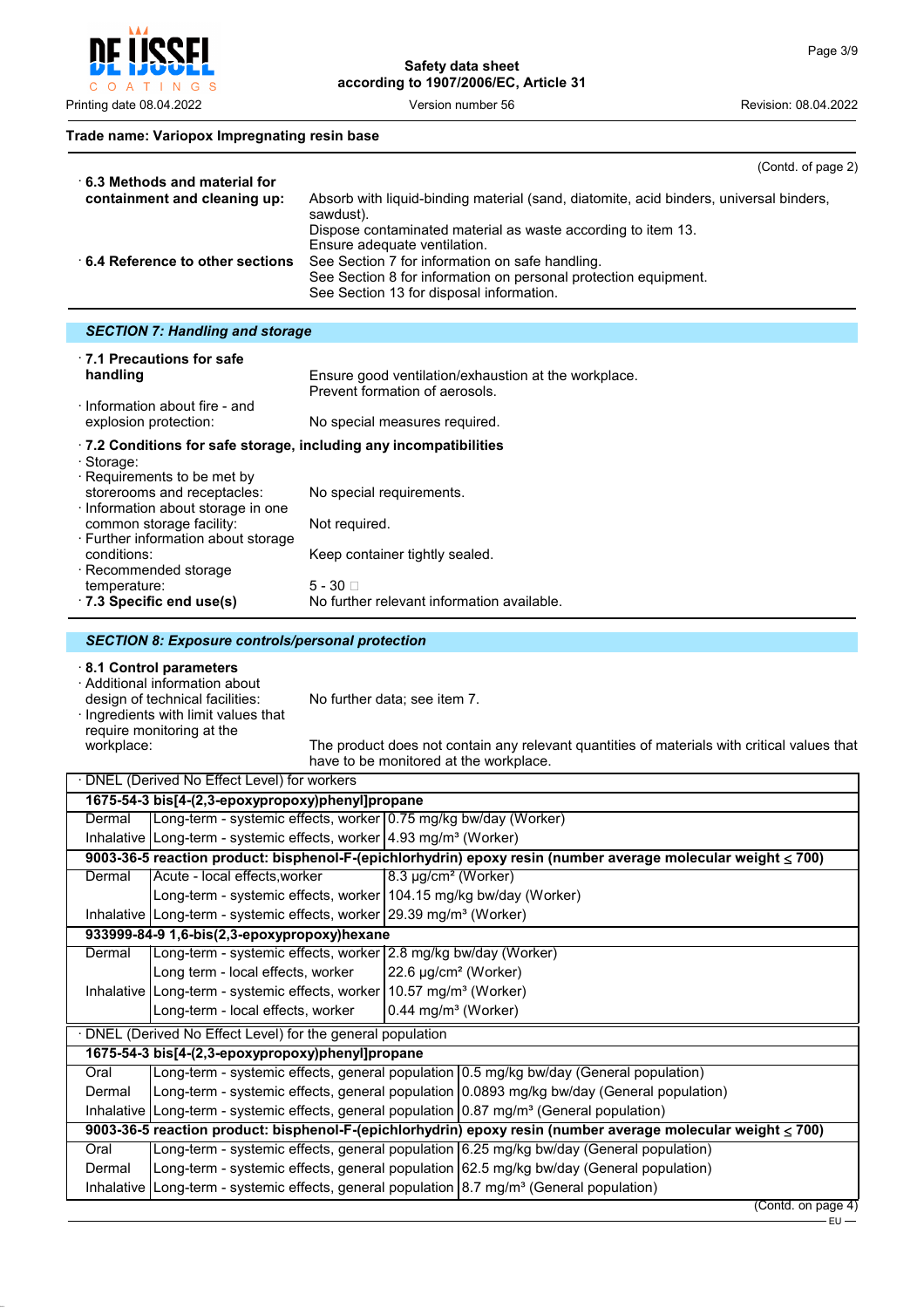

# **Trade name: Variopox Impregnating resin base**

|                                                                                            |                                                         |                                       |                                            | (Contd. of page 3)                                                                                           |
|--------------------------------------------------------------------------------------------|---------------------------------------------------------|---------------------------------------|--------------------------------------------|--------------------------------------------------------------------------------------------------------------|
|                                                                                            | 933999-84-9 1,6-bis(2,3-epoxypropoxy)hexane             |                                       |                                            |                                                                                                              |
| Oral                                                                                       | Acute - systemic effects, general population            |                                       |                                            | 0.83 mg/kg bw/day (General population)                                                                       |
|                                                                                            |                                                         |                                       |                                            | Long-term - systemic effects, general population   0.83 mg/kg bw/day (General population)                    |
| Acute - systemic effects, general population<br>Dermal                                     |                                                         |                                       |                                            | 1.7 mg/kg bw/day (General population)                                                                        |
|                                                                                            | Acute - local effects, general population               |                                       |                                            | 13.6 µg/cm <sup>2</sup> (General population)                                                                 |
|                                                                                            |                                                         |                                       |                                            | Long-term - systemic effects, general population   1.7 mg/kg bw/day (General population)                     |
|                                                                                            | Long-term - local effects, general population           |                                       |                                            | 13.6 µg/cm <sup>2</sup> (General population)                                                                 |
|                                                                                            | Inhalative Acute - systemic effects, general population |                                       |                                            | 2.9 mg/m <sup>3</sup> (General population)                                                                   |
|                                                                                            |                                                         |                                       |                                            | Long-term - systemic effects, general population $2.9 \text{ mg/m}^3$ (General population)                   |
|                                                                                            | Long-term - local effects, general population           |                                       |                                            | 0.27 mg/m <sup>3</sup> (General population)                                                                  |
|                                                                                            | · PNEC (Predicted No Effect Concentration) values       |                                       |                                            |                                                                                                              |
|                                                                                            | 1675-54-3 bis[4-(2,3-epoxypropoxy)phenyl]propane        |                                       |                                            |                                                                                                              |
|                                                                                            | Aquatic compartment - freshwater                        |                                       |                                            | 0.006 mg/l (Freshwater)                                                                                      |
|                                                                                            | Aquatic compartment - marine water                      |                                       |                                            | 0.001 mg/l (Marine water)                                                                                    |
|                                                                                            | Aquatic compartment - sediment in freshwater            |                                       |                                            | 0.341 mg/kg sed dw (Sediment freshwater)                                                                     |
|                                                                                            | Aquatic compartment - sediment in marine water          |                                       |                                            | 0.034 mg/kg sed dw (Sediment marine water)                                                                   |
|                                                                                            | Terrestrial compartment - soil                          |                                       |                                            | 0.065 mg/kg dw (Soil)                                                                                        |
|                                                                                            | Sewage treatment plant                                  |                                       | 10 mg/l (stp)                              |                                                                                                              |
|                                                                                            | Oral secondary poisoning                                |                                       |                                            | 11 mg/kg food (Food sec poisoning)                                                                           |
|                                                                                            |                                                         |                                       |                                            | 9003-36-5 reaction product: bisphenol-F-(epichlorhydrin) epoxy resin (number average molecular weight ≤ 700) |
|                                                                                            | Aquatic compartment - freshwater                        |                                       |                                            | 0.003 mg/l (Freshwater)                                                                                      |
|                                                                                            | Aquatic compartment - marine water                      |                                       |                                            | 0.0003 mg/l (Marine water)                                                                                   |
|                                                                                            |                                                         |                                       |                                            | Aquatic compartment - water, intermittent releases 0.0254 mg/l (Intermittent release water)                  |
|                                                                                            | Aquatic compartment - sediment in freshwater            |                                       |                                            | 0.294 mg/kg sed dw (Sediment freshwater)                                                                     |
|                                                                                            | Aquatic compartment - sediment in marine water          |                                       |                                            | 0.0294 mg/kg sed dw (Sediment marine water)                                                                  |
|                                                                                            | Terrestrial compartment - soil                          |                                       |                                            | 0.237 mg/kg dw (Soil)                                                                                        |
| Sewage treatment plant                                                                     |                                                         | 10 mg/l (stp)                         |                                            |                                                                                                              |
| 933999-84-9 1,6-bis(2,3-epoxypropoxy)hexane                                                |                                                         |                                       |                                            |                                                                                                              |
| Aquatic compartment - freshwater                                                           |                                                         |                                       | 0.0115 mg/l (Freshwater)                   |                                                                                                              |
| Aquatic compartment - marine water                                                         |                                                         |                                       | 0.0015 mg/l (Marine water)                 |                                                                                                              |
| Aquatic compartment - water, intermittent releases 0.115 mg/l (Intermittent release water) |                                                         |                                       |                                            |                                                                                                              |
|                                                                                            | Aquatic compartment - sediment in freshwater            |                                       |                                            | 0.283 mg/kg sed dw (Sediment freshwater)                                                                     |
| Aquatic compartment - sediment in marine water                                             |                                                         |                                       | 0.283 mg/kg sed dw (Sediment marine water) |                                                                                                              |
|                                                                                            | · Additional information:                               |                                       |                                            | The lists valid during the making were used as basis.                                                        |
|                                                                                            | 8.2 Exposure controls                                   |                                       |                                            |                                                                                                              |
|                                                                                            | · Personal protective equipment:                        |                                       |                                            |                                                                                                              |
|                                                                                            | General protective and hygienic                         |                                       |                                            |                                                                                                              |
| measures:                                                                                  |                                                         |                                       |                                            | Keep away from foodstuffs, beverages and feed.<br>Immediately remove all soiled and contaminated clothing    |
|                                                                                            |                                                         |                                       |                                            | Wash hands before breaks and at the end of work.                                                             |
|                                                                                            |                                                         | Avoid contact with the eyes and skin. |                                            |                                                                                                              |
|                                                                                            | · Respiratory protection:                               |                                       |                                            | In case of brief exposure or low pollution use respiratory filter device. In case of                         |
| · Protection of hands:                                                                     |                                                         |                                       |                                            | intensive or longer exposure use self-contained respiratory protective device.                               |
|                                                                                            |                                                         | Protective gloves                     |                                            | The glove material has to be impermeable and resistant to the product/ the substance/                        |
|                                                                                            |                                                         | the preparation.                      |                                            |                                                                                                              |
|                                                                                            |                                                         |                                       |                                            | Due to missing tests no recommendation to the glove material can be given for the                            |
|                                                                                            |                                                         |                                       |                                            | product/ the preparation/ the chemical mixture.                                                              |
|                                                                                            |                                                         |                                       |                                            | Selection of the glove material on consideration of the penetration times, rates of                          |
| · Material of gloves                                                                       |                                                         | diffusion and the degradation         |                                            | The selection of the suitable gloves does not only depend on the material, but also on                       |
|                                                                                            |                                                         |                                       |                                            | further marks of quality and varies from manufacturer to manufacturer. As the product is                     |
|                                                                                            |                                                         |                                       |                                            | a preparation of several substances, the resistance of the glove material can not be                         |
|                                                                                            |                                                         |                                       |                                            | calculated in advance and has therefore to be checked prior to the application.                              |
|                                                                                            |                                                         |                                       |                                            | Recommended thickness of the material: $\geq 0.3$ mm<br>(Contd. on page 5)                                   |
|                                                                                            |                                                         |                                       |                                            | $EU -$                                                                                                       |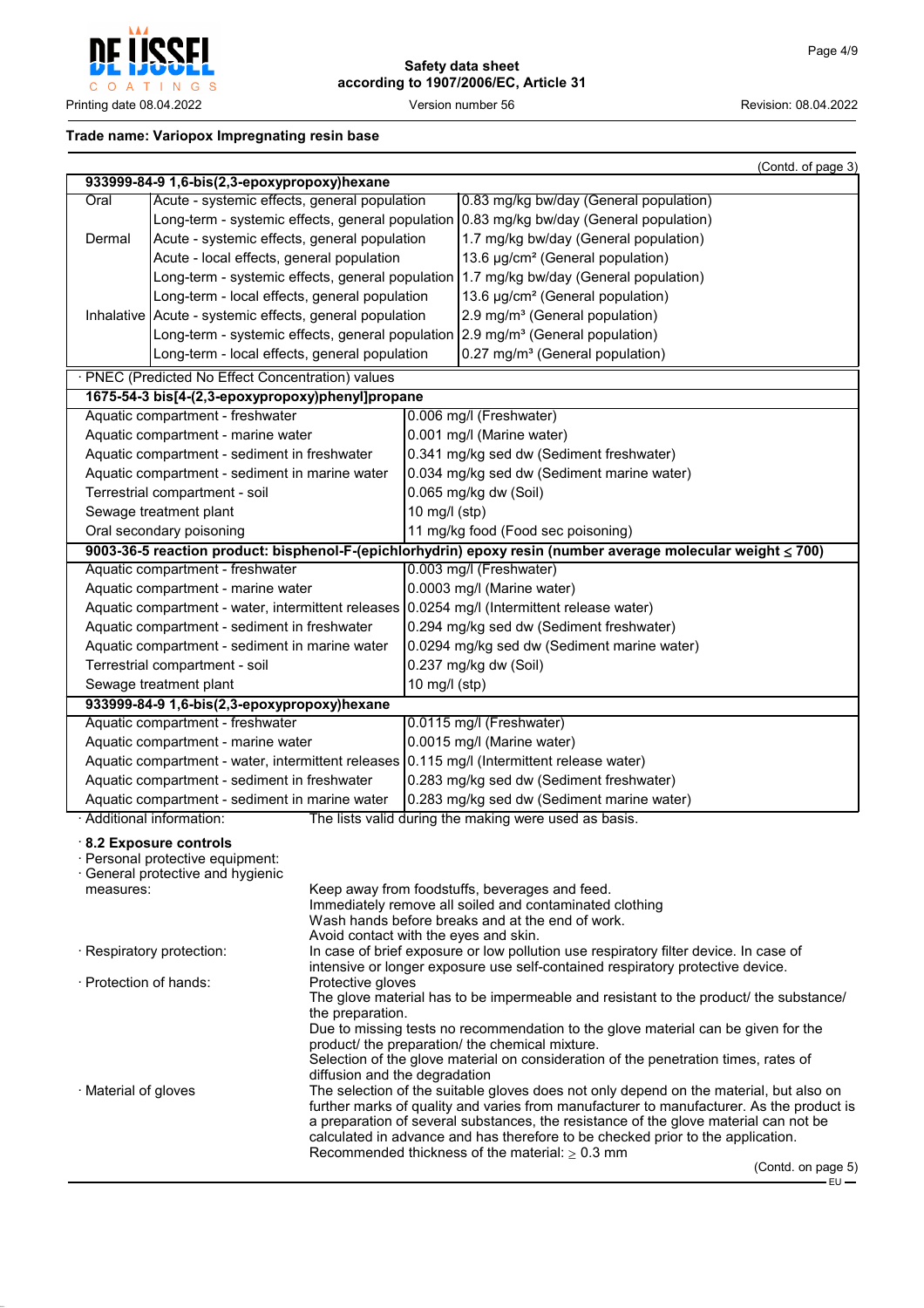$\mathsf{C}$ O A T I N G S

**Safety data sheet according to 1907/2006/EC, Article 31**

Printing date 08.04.2022 **Version number 56** Version number 56 Revision: 08.04.2022

# **Trade name: Variopox Impregnating resin base**

| · Penetration time of glove material                                                    | (Contd. of page 4)<br>The exact break trough time has to be found out by the manufacturer of the protective            |
|-----------------------------------------------------------------------------------------|------------------------------------------------------------------------------------------------------------------------|
|                                                                                         | gloves and has to be observed.<br>For the mixture of chemicals mentioned below the penetration time has to be at least |
| . For the permanent contact gloves                                                      | 480 minutes (Permeation according to EN 16523-1:2015: Level 6).                                                        |
| made of the following materials are                                                     |                                                                                                                        |
| suitable:<br>As protection from splashes gloves                                         | Nitrile rubber, NBR                                                                                                    |
| made of the following materials are                                                     |                                                                                                                        |
| suitable:<br>· Not suitable are gloves made of                                          | Nitrile rubber, NBR                                                                                                    |
| the following materials:                                                                | Leather gloves<br>Strong material gloves                                                                               |
| $\cdot$ Eye protection:                                                                 | Tightly sealed goggles                                                                                                 |
| <b>SECTION 9: Physical and chemical properties</b>                                      |                                                                                                                        |
| 9.1 Information on basic physical and chemical properties<br><b>General Information</b> |                                                                                                                        |
| · Appearance:                                                                           |                                                                                                                        |
| Form:<br>Colour:                                                                        | Liquid<br>Light yellow                                                                                                 |
| · Odour:                                                                                | Characteristic                                                                                                         |
| · Odour threshold:                                                                      | Not determined.                                                                                                        |
| pH-value at 20 °C:                                                                      | $\overline{7}$                                                                                                         |
| Change in condition<br>Melting point/freezing point:                                    | Undetermined.                                                                                                          |
| Initial boiling point and boiling range: Undetermined.                                  |                                                                                                                        |
| · Flash point:                                                                          | 151 °C (Pensky Martens, ASTM D93)                                                                                      |
| · Flammability (solid, gas):                                                            | Not applicable.                                                                                                        |
| · Ignition temperature:                                                                 | 0 °C                                                                                                                   |
| · Decomposition temperature:                                                            | Not determined.                                                                                                        |
| · Auto-ignition temperature:                                                            | Product is not selfigniting.                                                                                           |
| · Explosive properties:                                                                 | Product does not present an explosion hazard.                                                                          |
| Explosion limits:<br>Lower:                                                             | 0.0 Vol %                                                                                                              |
| Upper:                                                                                  | 0.0 Vol %                                                                                                              |
| · Vapour pressure:                                                                      | Not determined.                                                                                                        |
| Density at 20 $^{\circ}$ C:                                                             | 1.15 g/cm <sup>3</sup> (DIN 51757, ASTM D 1298)<br>Not determined.                                                     |
| · Relative density<br>· Vapour density                                                  | Not determined.                                                                                                        |
| · Evaporation rate                                                                      | Not determined.                                                                                                        |
| · Solubility in / Miscibility with<br>water:                                            | Not miscible or difficult to mix.                                                                                      |
| · Partition coefficient: n-octanol/water:                                               | Not determined.                                                                                                        |
| · Viscosity:                                                                            |                                                                                                                        |
| Dynamic at 20 °C:<br>Kinematic:                                                         | 700 mPas (Brookfield, ASTM D1544)<br>Not determined.                                                                   |
| Solvent content:                                                                        |                                                                                                                        |
| VOC (2004/42/EC):                                                                       | 0.00%                                                                                                                  |
| Solids content:                                                                         | 100.0%                                                                                                                 |
| 9.2 Other information                                                                   | No further relevant information available.                                                                             |

# *SECTION 10: Stability and reactivity*

· **10.1 Reactivity** No further relevant information available.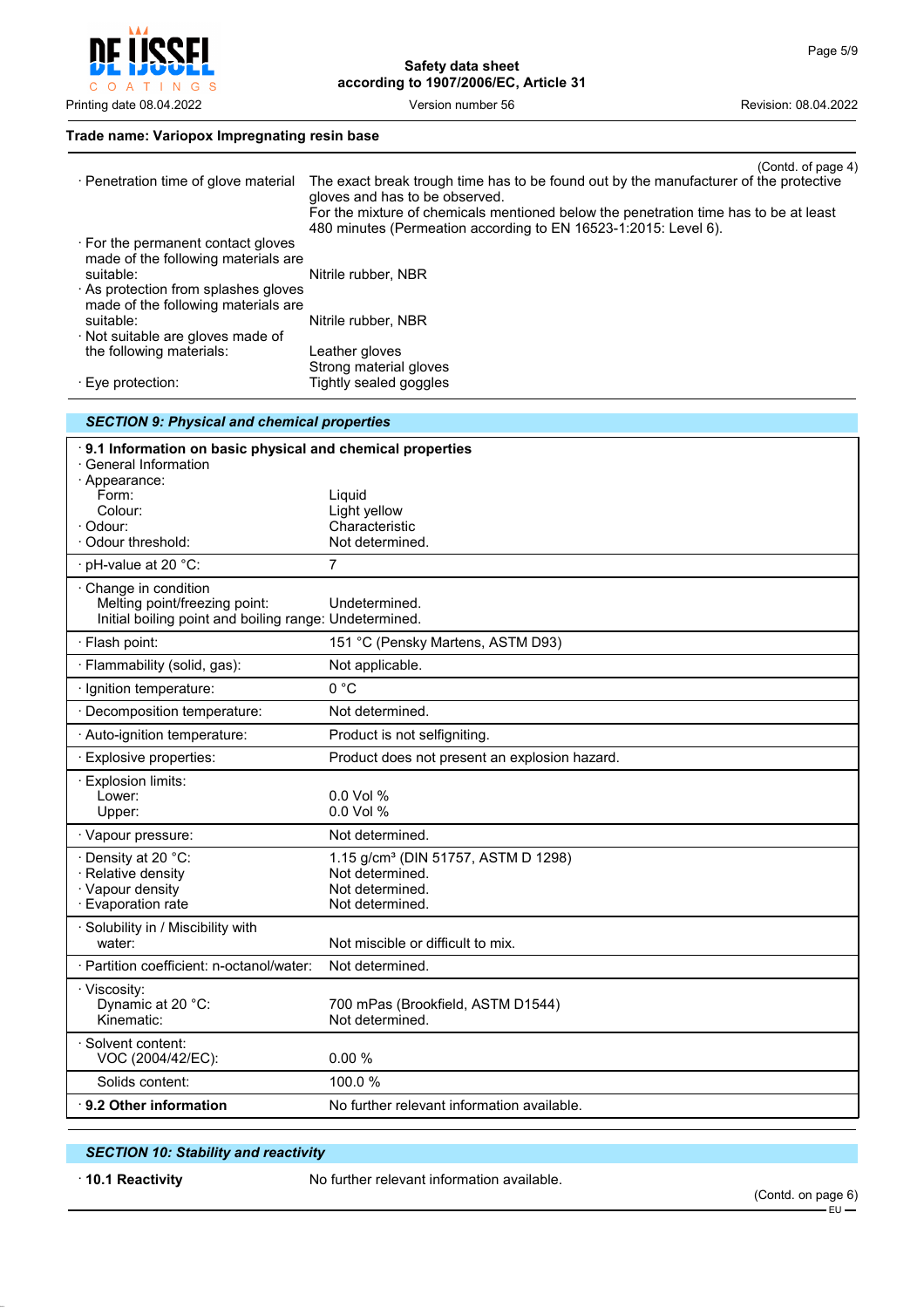# **Trade name: Variopox Impregnating resin base**

| $\cdot$ 10.2 Chemical stability                                                | (Contd. of page 5)                                                                                           |  |  |  |
|--------------------------------------------------------------------------------|--------------------------------------------------------------------------------------------------------------|--|--|--|
| · Thermal decomposition /                                                      |                                                                                                              |  |  |  |
| conditions to be avoided:<br>10.3 Possibility of hazardous                     | No decomposition if used according to specifications.                                                        |  |  |  |
| reactions                                                                      | No dangerous reactions known.                                                                                |  |  |  |
| 10.4 Conditions to avoid                                                       | No further relevant information available.                                                                   |  |  |  |
| 10.5 Incompatible materials:<br>· 10.6 Hazardous decomposition                 | No further relevant information available.                                                                   |  |  |  |
| products:                                                                      | No dangerous decomposition products known.                                                                   |  |  |  |
| <b>SECTION 11: Toxicological information</b>                                   |                                                                                                              |  |  |  |
| 11.1 Information on toxicological effects                                      |                                                                                                              |  |  |  |
| · Acute toxicity                                                               | Based on available data, the classification criteria are not met.                                            |  |  |  |
| · LD/LC50 values relevant for classification:                                  |                                                                                                              |  |  |  |
| · Components<br>Type                                                           | Value<br>Species                                                                                             |  |  |  |
|                                                                                | 9003-36-5 reaction product: bisphenol-F-(epichlorhydrin) epoxy resin (number average molecular weight ≤ 700) |  |  |  |
| LD50 23,800 mg/kg (Rat)<br>Oral                                                |                                                                                                              |  |  |  |
| Dermal $ LD50  > 2,000$ mg/kg (Rabbit)                                         |                                                                                                              |  |  |  |
| 933999-84-9 1,6-bis(2,3-epoxypropoxy)hexane                                    |                                                                                                              |  |  |  |
| LD50 2,900 mg/kg (Rat)<br>Oral                                                 |                                                                                                              |  |  |  |
| Dermal LD50   > 4,900 mg/kg (Rat)                                              |                                                                                                              |  |  |  |
| · Primary irritant effect:                                                     |                                                                                                              |  |  |  |
| Skin corrosion/irritation                                                      | Causes skin irritation.                                                                                      |  |  |  |
| Serious eye damage/irritation                                                  | Causes serious eye irritation.                                                                               |  |  |  |
| · Respiratory or skin sensitisation<br>· Additional toxicological information: | May cause an allergic skin reaction.                                                                         |  |  |  |
| · CMR effects (carcinogenity, mutagenicity and toxicity for reproduction)      |                                                                                                              |  |  |  |
| · Germ cell mutagenicity                                                       | Based on available data, the classification criteria are not met.                                            |  |  |  |
| · Carcinogenicity                                                              | Based on available data, the classification criteria are not met.                                            |  |  |  |
| · Reproductive toxicity                                                        | Based on available data, the classification criteria are not met.                                            |  |  |  |
| · STOT-single exposure                                                         | Based on available data, the classification criteria are not met.                                            |  |  |  |
| · STOT-repeated exposure                                                       | Based on available data, the classification criteria are not met.                                            |  |  |  |
| · Aspiration hazard                                                            | Based on available data, the classification criteria are not met.                                            |  |  |  |

#### *SECTION 12: Ecological information*

| $\cdot$ 12.1 Toxicity                   |                                                                                 |  |
|-----------------------------------------|---------------------------------------------------------------------------------|--|
| · Aquatic toxicity:                     | No further relevant information available.                                      |  |
| 12.2 Persistence and                    |                                                                                 |  |
| degradability                           | No further relevant information available.                                      |  |
| 12.3 Bioaccumulative potential          | No further relevant information available.                                      |  |
| 12.4 Mobility in soil                   | No further relevant information available.                                      |  |
| · Ecotoxical effects:                   |                                                                                 |  |
| · Remark:                               | Toxic for fish                                                                  |  |
|                                         |                                                                                 |  |
| · Additional ecological information:    |                                                                                 |  |
| · General notes:                        | Water hazard class 2 (German Regulation) (Self-assessment): hazardous for water |  |
|                                         | Do not allow product to reach ground water, water course or sewage system.      |  |
|                                         | Danger to drinking water if even small quantities leak into the ground.         |  |
|                                         | Also poisonous for fish and plankton in water bodies.                           |  |
|                                         | Toxic for aquatic organisms                                                     |  |
| 12.5 Results of PBT and vPvB assessment |                                                                                 |  |
| · PBT:                                  | Not applicable.                                                                 |  |
| $\cdot$ vPvB:                           | Not applicable.                                                                 |  |
| 12.6 Other adverse effects              | No further relevant information available.                                      |  |

#### *SECTION 13: Disposal considerations*

# · **13.1 Waste treatment methods**

Must not be disposed together with household garbage. Do not allow product to reach sewage system.



Printing date 08.04.2022 **Version number 56** Revision: 08.04.2022 Version number 56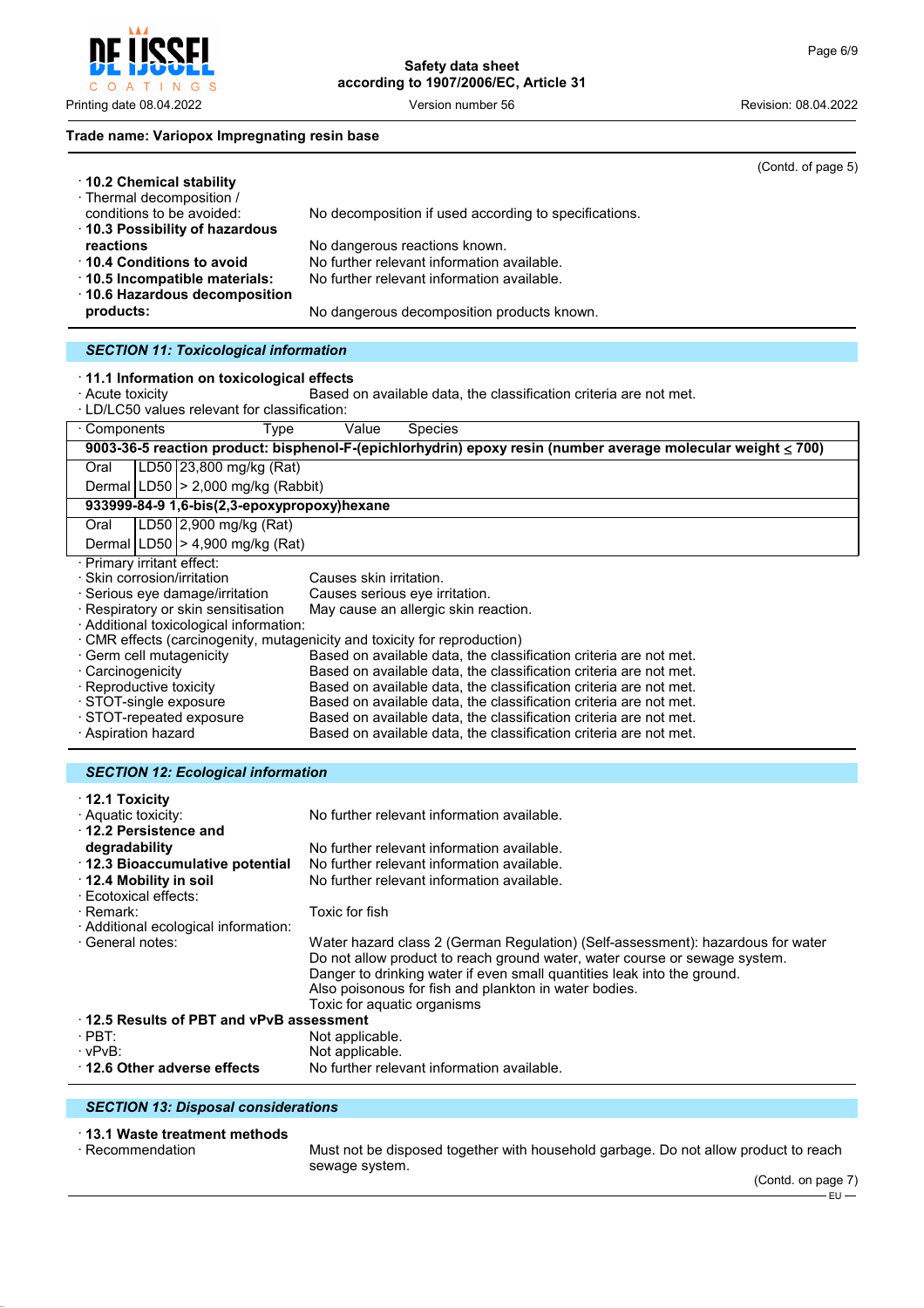

# **Trade name: Variopox Impregnating resin base**

|             | (Contd. of page 6)                                                                                                                                             |
|-------------|----------------------------------------------------------------------------------------------------------------------------------------------------------------|
|             | · European waste catalogue                                                                                                                                     |
| 08 00 00    | WASTES FROM THE MANUFACTURE, FORMULATION, SUPPLY AND USE (MFSU) OF COATINGS<br>(PAINTS, VARNISHES AND VITREOUS ENAMELS), ADHESIVES, SEALANTS AND PRINTING INKS |
| 08 01 00    | wastes from MFSU and removal of paint and varnish                                                                                                              |
| 08 01 11*   | waste paint and varnish containing organic solvents or other hazardous substances                                                                              |
| HP4         | Irritant - skin irritation and eye damage                                                                                                                      |
| HP13        | Sensitising                                                                                                                                                    |
| <b>HP14</b> | Ecotoxic                                                                                                                                                       |

· Uncleaned packaging:

Disposal must be made according to official regulations.

| <b>SECTION 14: Transport information</b>                                                                                  |                                                                                                                                                                                                                                                                                                                                                                                                                                                                                                                                                                                                                                                                        |
|---------------------------------------------------------------------------------------------------------------------------|------------------------------------------------------------------------------------------------------------------------------------------------------------------------------------------------------------------------------------------------------------------------------------------------------------------------------------------------------------------------------------------------------------------------------------------------------------------------------------------------------------------------------------------------------------------------------------------------------------------------------------------------------------------------|
| $\cdot$ 14.1 UN-Number<br>· ADR/RID/ADN, IMDG, IATA                                                                       | <b>UN3082</b>                                                                                                                                                                                                                                                                                                                                                                                                                                                                                                                                                                                                                                                          |
| 14.2 UN proper shipping name<br>· ADR/RID/ADN<br>· IMDG<br>$\cdot$ IATA                                                   | 3082 ENVIRONMENTALLY HAZARDOUS SUBSTANCE,<br>LIQUID, N.O.S. (bis[4-(2,3-epoxypropoxy)phenyl]propane,<br>reaction product: bisphenol-F-(epichlorhydrin) epoxy resin<br>(number average molecular weight $\leq 700$ ))<br>ENVIRONMENTALLY HAZARDOUS SUBSTANCE, LIQUID,<br>N.O.S. (bis[4-(2,3-epoxypropoxy)phenyl]propane, reaction<br>product: bisphenol-F-(epichlorhydrin) epoxy resin (number<br>average molecular weight ≤ 700)), MARINE POLLUTANT<br>ENVIRONMENTALLY HAZARDOUS SUBSTANCE, LIQUID,<br>N.O.S. (bis[4-(2,3-epoxypropoxy)phenyl]propane, reaction<br>product: bisphenol-F-(epichlorhydrin) epoxy resin (number<br>average molecular weight $\leq 700$ )) |
| · 14.3 Transport hazard class(es)                                                                                         |                                                                                                                                                                                                                                                                                                                                                                                                                                                                                                                                                                                                                                                                        |
| · ADR/RID/ADN<br>· Class<br>∴Label                                                                                        | 9 (M6) Miscellaneous dangerous substances and articles.<br>9<br>_________________                                                                                                                                                                                                                                                                                                                                                                                                                                                                                                                                                                                      |
| · IMDG, IATA<br>· Class<br>· Label                                                                                        | 9 Miscellaneous dangerous substances and articles.<br>9                                                                                                                                                                                                                                                                                                                                                                                                                                                                                                                                                                                                                |
| 14.4 Packing group<br>· ADR/RID/ADN, IMDG, IATA                                                                           | Ш                                                                                                                                                                                                                                                                                                                                                                                                                                                                                                                                                                                                                                                                      |
| ⋅14.5 Environmental hazards:                                                                                              | Product contains environmentally hazardous substances: bis[4-                                                                                                                                                                                                                                                                                                                                                                                                                                                                                                                                                                                                          |
| · Marine pollutant:                                                                                                       | (2,3-epoxypropoxy)phenyl]propane<br>Yes<br>Symbol (fish and tree)                                                                                                                                                                                                                                                                                                                                                                                                                                                                                                                                                                                                      |
| · Special marking (ADR/RID/ADN):<br>· Special marking (IATA):                                                             | Symbol (fish and tree)<br>Symbol (fish and tree)                                                                                                                                                                                                                                                                                                                                                                                                                                                                                                                                                                                                                       |
| 14.6 Special precautions for user<br>· Hazard identification number (Kemler code):<br>· EMS Number:<br>· Stowage Category | Warning: Miscellaneous dangerous substances and articles.<br>90<br>$F-A, S-F$<br>А                                                                                                                                                                                                                                                                                                                                                                                                                                                                                                                                                                                     |
| 14.7 Transport in bulk according to Annex II of Marpol<br>and the IBC Code                                                | Not applicable.                                                                                                                                                                                                                                                                                                                                                                                                                                                                                                                                                                                                                                                        |
| · Transport/Additional information:                                                                                       |                                                                                                                                                                                                                                                                                                                                                                                                                                                                                                                                                                                                                                                                        |
| · ADR/RID/ADN<br>$\cdot$ Limited quantities (LQ)<br>$\cdot$ Excepted quantities (EQ)                                      | 5L<br>Code: E1<br>Maximum net quantity per inner packaging: 30 ml<br>Maximum net quantity per outer packaging: 1000 ml                                                                                                                                                                                                                                                                                                                                                                                                                                                                                                                                                 |
| · Transport category<br>· Tunnel restriction code                                                                         | 3<br>$(-)$                                                                                                                                                                                                                                                                                                                                                                                                                                                                                                                                                                                                                                                             |
|                                                                                                                           | (Contdonn)                                                                                                                                                                                                                                                                                                                                                                                                                                                                                                                                                                                                                                                             |

(Contd. on page 8)  $-EU$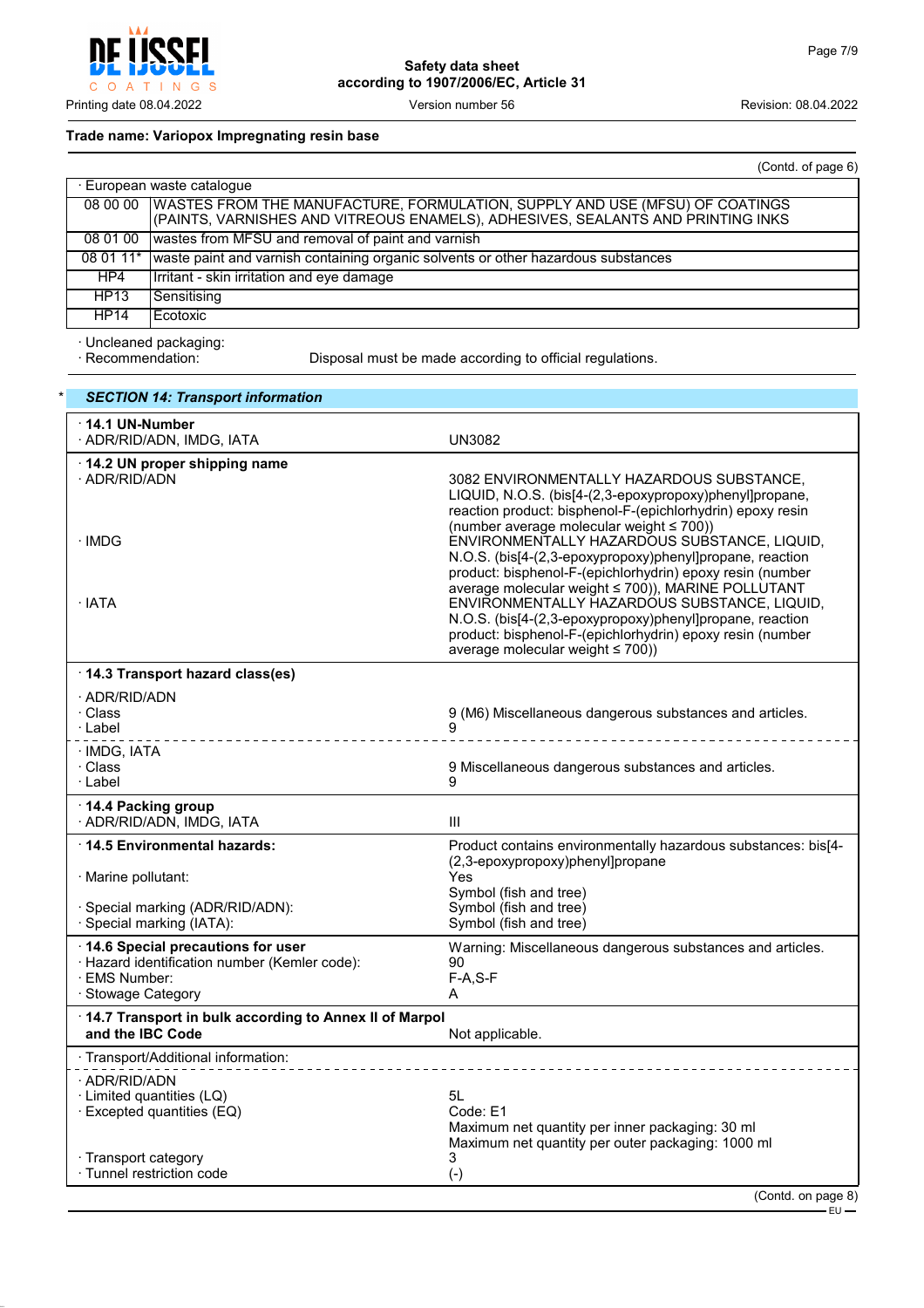

#### **Trade name: Variopox Impregnating resin base**

(Contd. of page 7)

| · IMDG<br>· Limited quantities (LQ)<br>$\cdot$ Excepted quantities (EQ) | 5L<br>Code: E1<br>Maximum net quantity per inner packaging: 30 ml<br>Maximum net quantity per outer packaging: 1000 ml                                                                                                              |
|-------------------------------------------------------------------------|-------------------------------------------------------------------------------------------------------------------------------------------------------------------------------------------------------------------------------------|
| · UN "Model Regulation":                                                | UN 3082 ENVIRONMENTALLY HAZARDOUS SUBSTANCE,<br>LIQUID, N.O.S. (BIS[4-(2,3-EPOXYPROPOXY)PHENYL]<br>PROPANE, REACTION PRODUCT: BISPHENOL-F-<br>(EPICHLORHYDRIN) EPOXY RESIN (NUMBER AVERAGE<br>MOLECULAR WEIGHT $\leq$ 700)), 9, III |

# *SECTION 15: Regulatory information*

# · **15.1 Safety, health and environmental regulations/legislation specific for the substance or mixture**

| · Directive 2012/18/EU                                                       |                                           |                                                                                                                                                   |
|------------------------------------------------------------------------------|-------------------------------------------|---------------------------------------------------------------------------------------------------------------------------------------------------|
| · Named dangerous substances -                                               |                                           |                                                                                                                                                   |
| <b>ANNEX I</b>                                                               | None of the ingredients is listed.        |                                                                                                                                                   |
| Seveso category                                                              | E2 Hazardous to the Aquatic Environment   |                                                                                                                                                   |
| Qualifying quantity (tonnes) for the<br>application of lower-tier            |                                           |                                                                                                                                                   |
| requirements                                                                 | 200t                                      |                                                                                                                                                   |
| Qualifying quantity (tonnes) for the                                         |                                           |                                                                                                                                                   |
| application of upper-tier                                                    |                                           |                                                                                                                                                   |
| requirements                                                                 | 500 t                                     |                                                                                                                                                   |
| REGULATION (EC) No 1907/2006                                                 |                                           |                                                                                                                                                   |
| <b>ANNEX XVII</b>                                                            | Conditions of restriction: 3              |                                                                                                                                                   |
| – Annex II                                                                   |                                           | · DIRECTIVE 2011/65/EU on the restriction of the use of certain hazardous substances in electrical and electronic equipment                       |
| None of the ingredients is listed.                                           |                                           |                                                                                                                                                   |
| · REGULATION (EU) 2019/1148                                                  |                                           |                                                                                                                                                   |
|                                                                              |                                           | · Annex I - RESTRICTED EXPLOSIVES PRECURSORS (Upper limit value for the purpose of licensing under Article 5(3))                                  |
| None of the ingredients is listed.                                           |                                           |                                                                                                                                                   |
| Annex II - REPORTABLE EXPLOSIVES PRECURSORS                                  |                                           |                                                                                                                                                   |
| None of the ingredients is listed.                                           |                                           |                                                                                                                                                   |
| Regulation (EC) No 273/2004 on drug precursors                               |                                           |                                                                                                                                                   |
| None of the ingredients is listed.                                           |                                           |                                                                                                                                                   |
|                                                                              |                                           |                                                                                                                                                   |
| drug precursors                                                              |                                           | · Regulation (EC) No 111/2005 laying down rules for the monitoring of trade between the Community and third countries in                          |
| None of the ingredients is listed.                                           |                                           |                                                                                                                                                   |
| 15.2 Chemical safety                                                         |                                           |                                                                                                                                                   |
| assessment:                                                                  |                                           | A Chemical Safety Assessment has not been carried out.                                                                                            |
|                                                                              |                                           |                                                                                                                                                   |
| <b>SECTION 16: Other information</b>                                         |                                           |                                                                                                                                                   |
| features and shall not establish a legally valid contractual relationship.   |                                           | This information is based on our present knowledge. However, this shall not constitute a guarantee for any specific product                       |
| · Relevant phrases                                                           | H315 Causes skin irritation.              |                                                                                                                                                   |
|                                                                              | H317 May cause an allergic skin reaction. |                                                                                                                                                   |
|                                                                              | H319 Causes serious eye irritation.       |                                                                                                                                                   |
|                                                                              |                                           | H411 Toxic to aquatic life with long lasting effects.                                                                                             |
|                                                                              |                                           | H412 Harmful to aquatic life with long lasting effects.                                                                                           |
| · Classification according to                                                |                                           |                                                                                                                                                   |
| Regulation (EC) No 1272/2008                                                 |                                           | The classification of the mixture is generally based on the calculation method using<br>substance data according to Regulation (EC) No 1272/2008. |
| Skin corrosion/irritation                                                    |                                           | The classification of the mixture is generally based on the                                                                                       |
| Serious eye damage/eye irritation                                            |                                           | calculation method using substance data according to                                                                                              |
| Skin sensitisation                                                           |                                           | Regulation (EC) No 1272/2008.                                                                                                                     |
| Hazardous to the aquatic environment - long-term (chronic)<br>aquatic hazard |                                           |                                                                                                                                                   |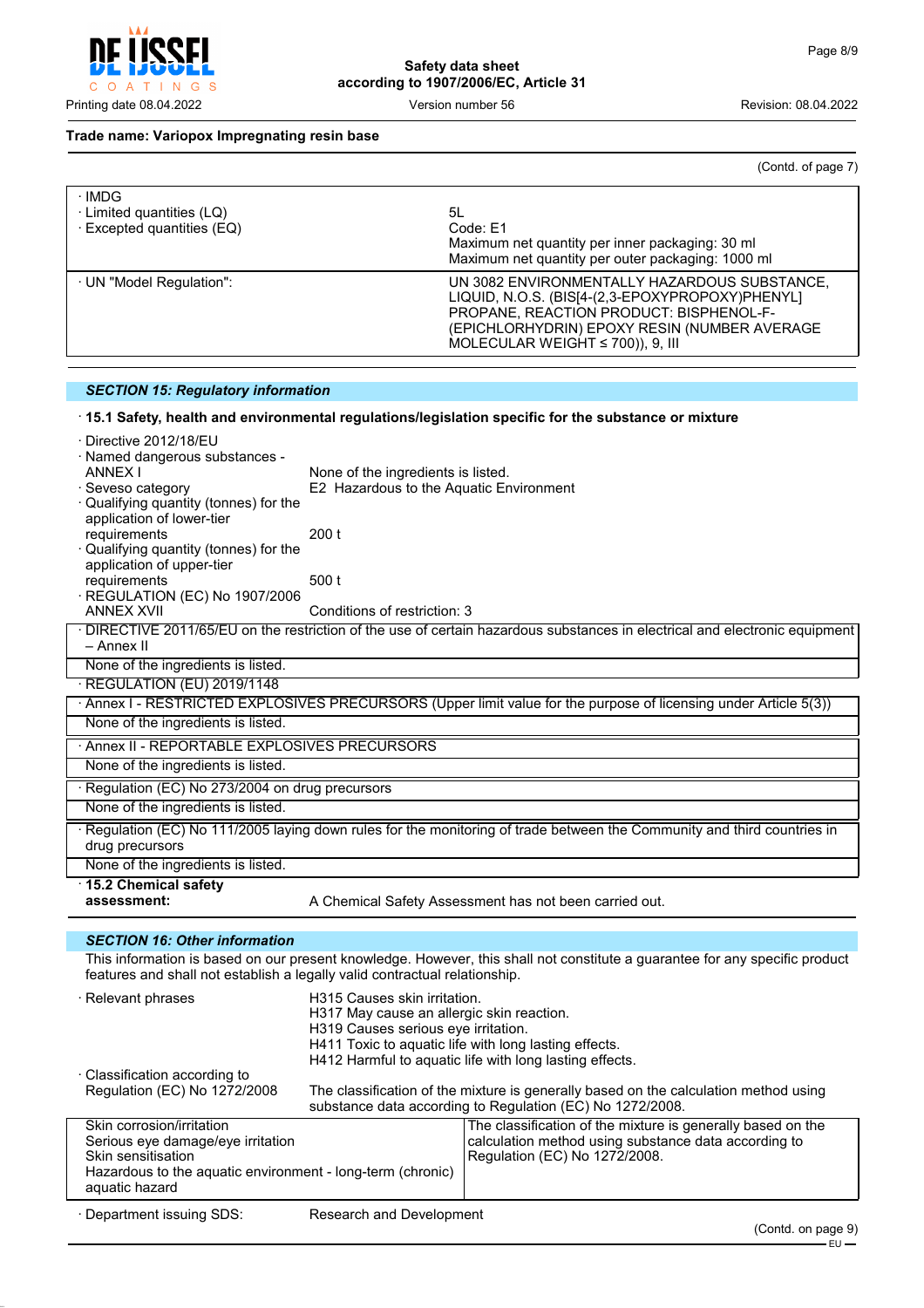$-EU$  —



**Safety data sheet according to 1907/2006/EC, Article 31**

# **Trade name: Variopox Impregnating resin base**

|                                                                                                                          | (Contd. of page 8)                                                                                                                                                                                                                                                                                                                                                                                                                                                                                                                                                                                                                                                                                                                                                                                                                                                                                                                                                                                                                                                                                                                                                                                                                                                                                                                                                                                                                                                                                                                                                                                                                                                                                               |
|--------------------------------------------------------------------------------------------------------------------------|------------------------------------------------------------------------------------------------------------------------------------------------------------------------------------------------------------------------------------------------------------------------------------------------------------------------------------------------------------------------------------------------------------------------------------------------------------------------------------------------------------------------------------------------------------------------------------------------------------------------------------------------------------------------------------------------------------------------------------------------------------------------------------------------------------------------------------------------------------------------------------------------------------------------------------------------------------------------------------------------------------------------------------------------------------------------------------------------------------------------------------------------------------------------------------------------------------------------------------------------------------------------------------------------------------------------------------------------------------------------------------------------------------------------------------------------------------------------------------------------------------------------------------------------------------------------------------------------------------------------------------------------------------------------------------------------------------------|
| · Contact:<br>· Abbreviations and acronyms:<br>· Sources:<br>$\cdot$ * Data compared to the previous<br>version altered. | Saïda El Asjadi, tel: +31 182 372177, e-mail: safety@de-ijssel-coatings.nl<br>RID: Règlement international concernant le transport des marchandises dangereuses par chemin de fer<br>(Regulations Concerning the International Transport of Dangerous Goods by Rail)<br>ICAO: International Civil Aviation Organisation<br>ADR: Accord relatif au transport international des marchandises dangereuses par route (European Agreement<br>Concerning the International Carriage of Dangerous Goods by Road)<br>IMDG: International Maritime Code for Dangerous Goods<br>IATA: International Air Transport Association<br>GHS: Globally Harmonised System of Classification and Labelling of Chemicals<br>EINECS: European Inventory of Existing Commercial Chemical Substances<br>ELINCS: European List of Notified Chemical Substances<br>CAS: Chemical Abstracts Service (division of the American Chemical Society)<br>VOC: Volatile Organic Compounds (USA, EU)<br>DNEL: Derived No-Effect Level (REACH)<br>PNEC: Predicted No-Effect Concentration (REACH)<br>LC50: Lethal concentration, 50 percent<br>LD50: Lethal dose, 50 percent<br>PBT: Persistent, Bioaccumulative and Toxic<br>vPvB: very Persistent and very Bioaccumulative<br>Skin Irrit. 2: Skin corrosion/irritation - Category 2<br>Eye Irrit. 2: Serious eye damage/eye irritation - Category 2<br>Skin Sens. 1: Skin sensitisation - Category 1<br>Aquatic Chronic 2: Hazardous to the aquatic environment - long-term aquatic hazard – Category 2<br>Aquatic Chronic 3: Hazardous to the aquatic environment - long-term aquatic hazard – Category 3<br>Literature data and/or investigation reports are available through the manufacturer. |
|                                                                                                                          |                                                                                                                                                                                                                                                                                                                                                                                                                                                                                                                                                                                                                                                                                                                                                                                                                                                                                                                                                                                                                                                                                                                                                                                                                                                                                                                                                                                                                                                                                                                                                                                                                                                                                                                  |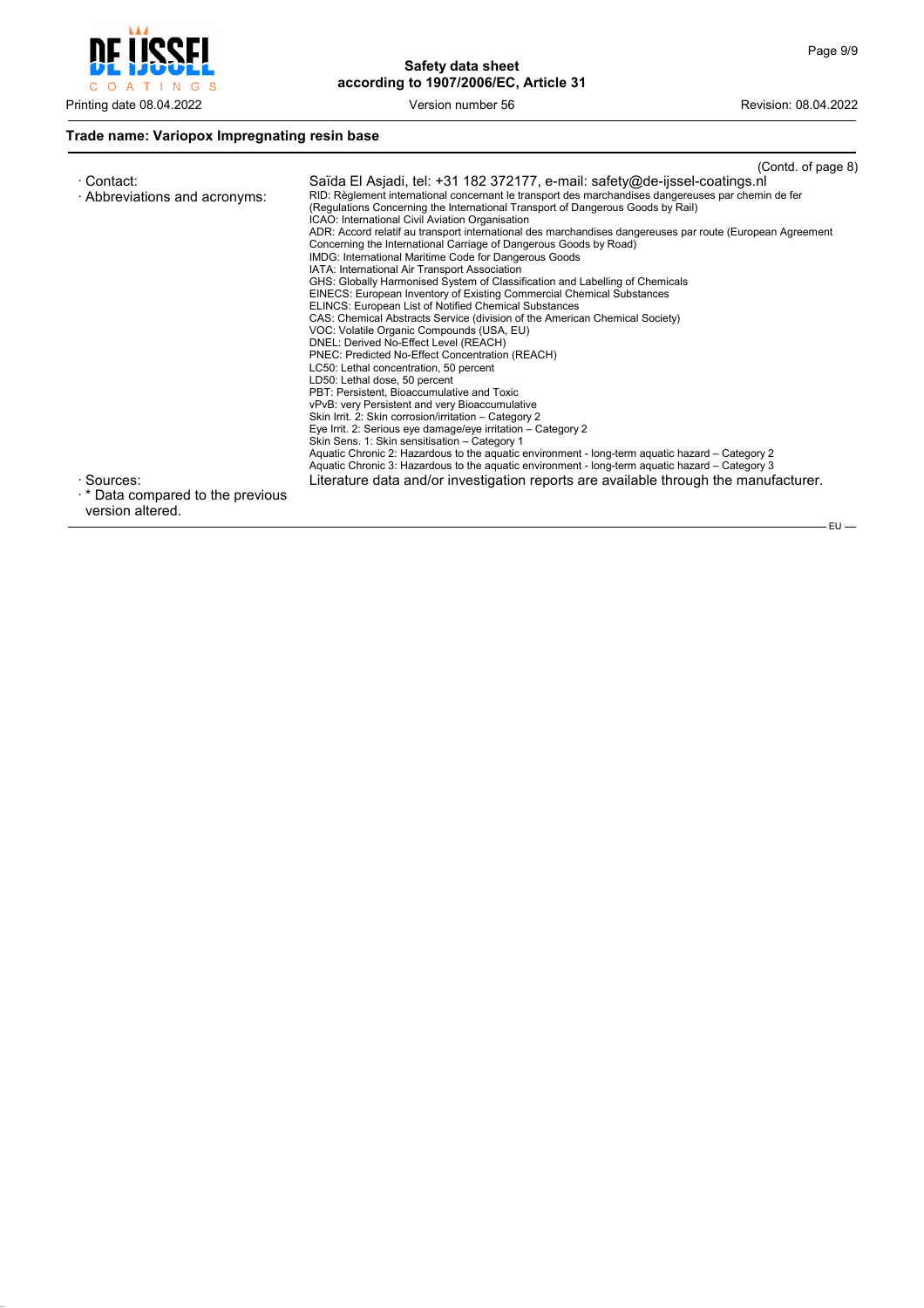

# *SECTION 1: Identification of the substance/mixture and of the company/undertaking*

| 1.1 Product identifier                                   |                                                                                                                                                                                                                     |  |
|----------------------------------------------------------|---------------------------------------------------------------------------------------------------------------------------------------------------------------------------------------------------------------------|--|
| $\cdot$ Trade name:                                      | VARIOPOX IMPREGNATING RESIN HARDENER                                                                                                                                                                                |  |
| · Article number:<br>∙UFI:                               | 321<br>WT72-20.JY-900Y-GYNT                                                                                                                                                                                         |  |
| · Sector of Use                                          | 1.2 Relevant identified uses of the substance or mixture and uses advised against<br>SU3 Industrial uses: Uses of substances as such or in preparations at industrial sites                                         |  |
|                                                          | SU22 Professional uses: Public domain (administration, education, entertainment,<br>services, craftsmen)<br>SU19 Building and construction work                                                                     |  |
| · Product category                                       | PC9a Coatings and paints, thinners, paint removers                                                                                                                                                                  |  |
| · Process category                                       | PROC19 Manual activities involving hand contact                                                                                                                                                                     |  |
| · Environmental release category                         | ERC5 Use at industrial site leading to inclusion into/onto article<br>ERC8c Widespread use leading to inclusion into/onto article (indoor)<br>ERC8f Widespread use leading to inclusion into/onto article (outdoor) |  |
| · Article category<br>Application of the substance / the | AC13 Plastic articles                                                                                                                                                                                               |  |
| mixture                                                  | See our technical datasheet for application details of this product.<br>Epoxy curing agent                                                                                                                          |  |
| 1.3 Details of the supplier of the safety data sheet     |                                                                                                                                                                                                                     |  |
| · Manufacturer/Supplier:                                 | De IJssel Coatings BV, Centrumbaan 960, NL 2841 MH Moordrecht<br>Tel: +31 182 372177, E-mail: info@de-ijssel-coatings.nl                                                                                            |  |
| · Further information obtainable                         |                                                                                                                                                                                                                     |  |
| from:                                                    | Research and Development.                                                                                                                                                                                           |  |
| ⋅ 1.4 Emergency telephone                                |                                                                                                                                                                                                                     |  |
| number:                                                  | De IJssel Coatings BV, Tel. +31 182 372177, E-mail: safety@de-ijssel-coatings.nl<br>Office hours: working days from 08:00 to 17:00 hrs.                                                                             |  |

#### *SECTION 2: Hazards identification*

| ⋅ 2.1 Classification of the substance or mixture<br>$\langle \cdot \rangle$<br>GHS05 corrosion        |                            | Classification according to Regulation (EC) No 1272/2008                                                                                                                                                                                 |
|-------------------------------------------------------------------------------------------------------|----------------------------|------------------------------------------------------------------------------------------------------------------------------------------------------------------------------------------------------------------------------------------|
|                                                                                                       |                            | Skin Corr. 1A H314 Causes severe skin burns and eye damage.                                                                                                                                                                              |
| Eye Dam. 1                                                                                            |                            | H318 Causes serious eye damage.                                                                                                                                                                                                          |
| GHS07                                                                                                 |                            |                                                                                                                                                                                                                                          |
| Acute Tox, 4                                                                                          | H302 Harmful if swallowed. |                                                                                                                                                                                                                                          |
| Skin Sens, 1                                                                                          |                            | H317 May cause an allergic skin reaction.                                                                                                                                                                                                |
|                                                                                                       |                            | Aquatic Chronic 3 H412 Harmful to aquatic life with long lasting effects.                                                                                                                                                                |
| 2.2 Label elements<br>· Labelling according to Regulation<br>(EC) No 1272/2008<br>· Hazard pictograms |                            | The product is classified and labelled according to the CLP regulation.<br>GHS05 GHS07                                                                                                                                                   |
| · Signal word                                                                                         |                            | Danger                                                                                                                                                                                                                                   |
| · Hazard-determining components of<br>labelling:                                                      |                            | Reactieproducten van 3-aminomethyl-3,4,4-trimethylcyclohexyl amine en 4,4'-<br>isopropylideendifenol, oligomere reactieproducten met 1-chloor-2,3-epoxypropaan<br>trimethylhexane-1,6-diamine<br>Benzyl alcohol<br>salicylic acid        |
| · Hazard statements                                                                                   |                            | H302 Harmful if swallowed.<br>H314 Causes severe skin burns and eye damage.<br>H317 May cause an allergic skin reaction.<br>H412 Harmful to aquatic life with long lasting effects.                                                      |
| · Precautionary statements                                                                            |                            | If medical advice is needed, have product container or label at hand.<br>P <sub>101</sub><br>P <sub>102</sub><br>Keep out of reach of children.<br>Read carefully and follow all instructions.<br>P <sub>103</sub><br>(Contd. on page 2) |
|                                                                                                       |                            |                                                                                                                                                                                                                                          |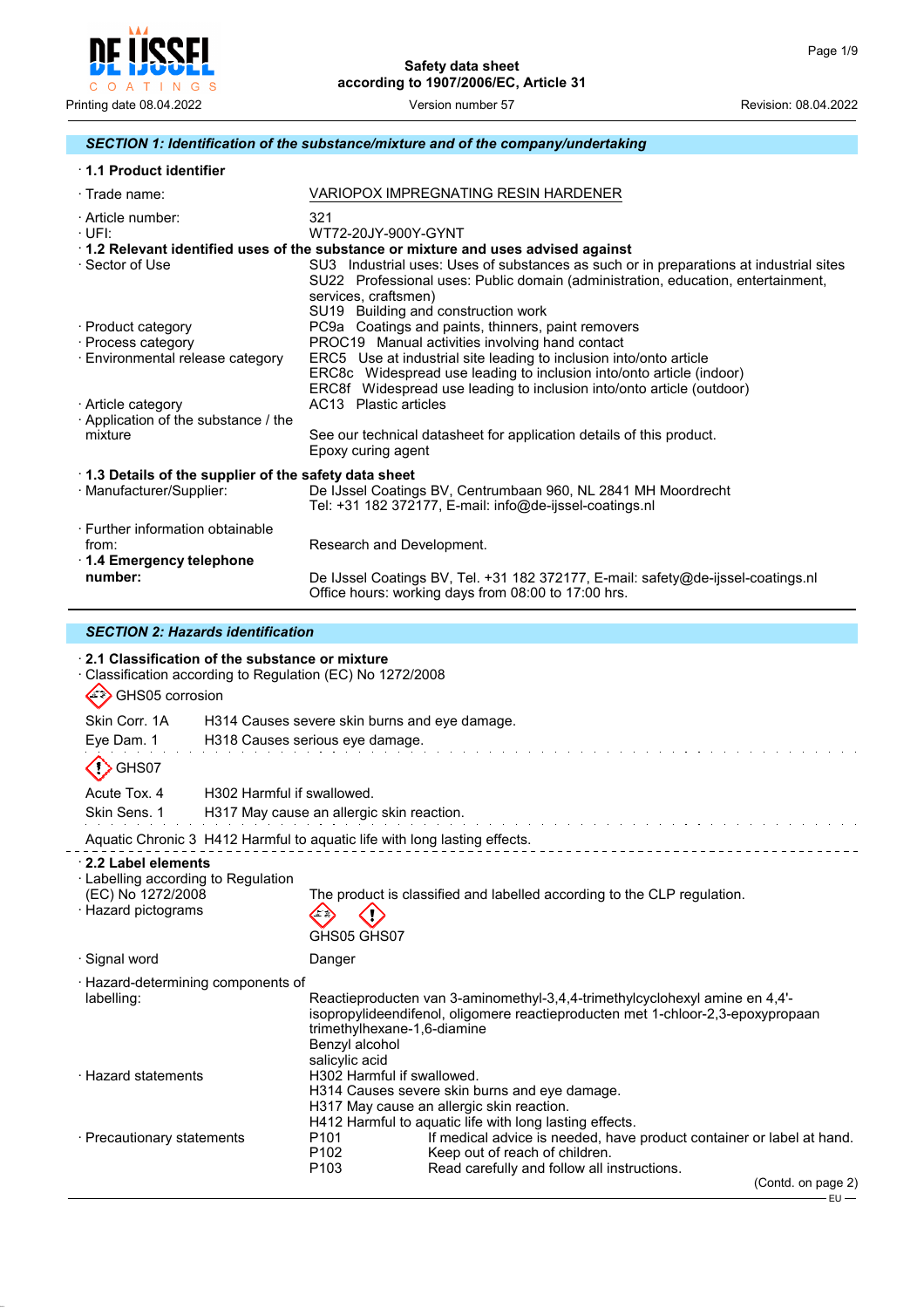

Printing date 08.04.2022 Version number 57 Revision: 08.04.2022

### **Trade name: VARIOPOX IMPREGNATING RESIN HARDENER**

|                 | (Contd. of page 1)                                                                                                        |
|-----------------|---------------------------------------------------------------------------------------------------------------------------|
|                 | P303+P361+P353 IF ON SKIN (or hair): Take off immediately all contaminated clothing.<br>Rinse skin with water for shower. |
|                 | P305+P351+P338 IF IN EYES: Rinse cautiously with water for several minutes.                                               |
|                 | Remove contact lenses, if present and easy to do. Continue rinsing.                                                       |
| P310            | Immediately call a POISON CENTER/doctor.                                                                                  |
| P362+P364       | Take off contaminated clothing and wash it before reuse.                                                                  |
| P405            | Store locked up.                                                                                                          |
| P501            | Dispose of contents/container in accordance with local/regional/<br>national/international regulations.                   |
| wPvR assessment |                                                                                                                           |

· **2.3 Other hazards**

· Results of PBT and vPvB assessment

| $\cdot$ PBT: | Not applicable. |
|--------------|-----------------|
| ∴vPvB∶       | Not applicable. |

| · vPvB: | Not applicable. |
|---------|-----------------|
|         |                 |

#### *SECTION 3: Composition/information on ingredients*

· **3.2 Chemical characterisation: Mixtures**

| · Description:                                                                                    | Mixture of substances listed below with nonhazardous additions.                                                                                                                                                                                                           |              |
|---------------------------------------------------------------------------------------------------|---------------------------------------------------------------------------------------------------------------------------------------------------------------------------------------------------------------------------------------------------------------------------|--------------|
| · Dangerous components:                                                                           |                                                                                                                                                                                                                                                                           |              |
| CAS: 38294-64-3<br>NLP: 500-101-4<br>Reg.nr.: 01-2119965165-33                                    | Reactieproducten van 3-aminomethyl-3,4,4-trimethylcyclohexyl amine en 4,4'-<br>isopropylideendifenol, oligomere reactieproducten met 1-chloor-2,3-<br>epoxypropaan<br>Skin Corr. 1A, H314; Eye Dam. 1, H318; $\circled{S}$ Skin Sens. 1, H317; Aquatic<br>Chronic 3, H412 | $25 - 50%$   |
| CAS: 100-51-6<br>EINECS: 202-859-9<br>Index number: 603-057-00-5<br>Reg.nr.: 01-2119492630-38     | Benzyl alcohol<br>$\Diamond$ Acute Tox. 4, H302; Acute Tox. 4, H332                                                                                                                                                                                                       | $10 - 25%$   |
| CAS: 25620-58-0<br>EINECS: 247-134-8<br>Reg.nr.: 01-2119560598-25                                 | trimethylhexane-1,6-diamine<br>Skin Corr. 1A, H314; Eye Dam. 1, H318; 1) Acute Tox. 4, H302; Skin Sens. 1,<br>H317; Aquatic Chronic 3, H412                                                                                                                               | $10 - 25%$   |
| CAS: 69-72-7<br>EINECS: 200-712-3<br>Index number: 607-732-00-51H335<br>Reg.nr.: 01-2119486984-17 | salicylic acid<br>Eye Dam. 1, H318; $\Diamond$ Acute Tox. 4, H302; Skin Irrit. 2, H315; STOT SE 3,                                                                                                                                                                        | $2.5 - 10\%$ |
| · Additional information:                                                                         | For the wording of the listed hazard phrases refer to section 16.                                                                                                                                                                                                         |              |

#### *SECTION 4: First aid measures*

| 4.1 Description of first aid measures |                                                                                      |  |  |
|---------------------------------------|--------------------------------------------------------------------------------------|--|--|
| · General information:                | Immediately remove any clothing soiled by the product.                               |  |  |
|                                       | Symptoms of poisoning may even occur after several hours; therefore medical          |  |  |
|                                       | observation for at least 48 hours after the accident.                                |  |  |
| · After inhalation:                   | Supply fresh air and to be sure call for a doctor.                                   |  |  |
|                                       | In case of unconsciousness place patient stably in side position for transportation. |  |  |
| · After skin contact:                 | Immediately wash with water and soap and rinse thoroughly.                           |  |  |
| ⋅ After eye contact:                  | Rinse opened eye for several minutes under running water. Then consult a doctor.     |  |  |
| · After swallowing:                   | Call for a doctor immediately.                                                       |  |  |
|                                       | Drink plenty of water and provide fresh air. Call for a doctor immediately.          |  |  |
| $\cdot$ 4.2 Most important symptoms   |                                                                                      |  |  |
| and effects, both acute and           |                                                                                      |  |  |
| delayed                               | No further relevant information available.                                           |  |  |
| 4.3 Indication of any immediate       |                                                                                      |  |  |
| medical attention and special         |                                                                                      |  |  |
| treatment needed                      | No further relevant information available.                                           |  |  |

# *SECTION 5: Firefighting measures*

· **5.1 Extinguishing media**

· Suitable extinguishing agents: Use fire extinguishing methods suitable to surrounding conditions.

· **5.2 Special hazards arising from**

During heating or in case of fire poisonous gases are produced.

(Contd. on page 3)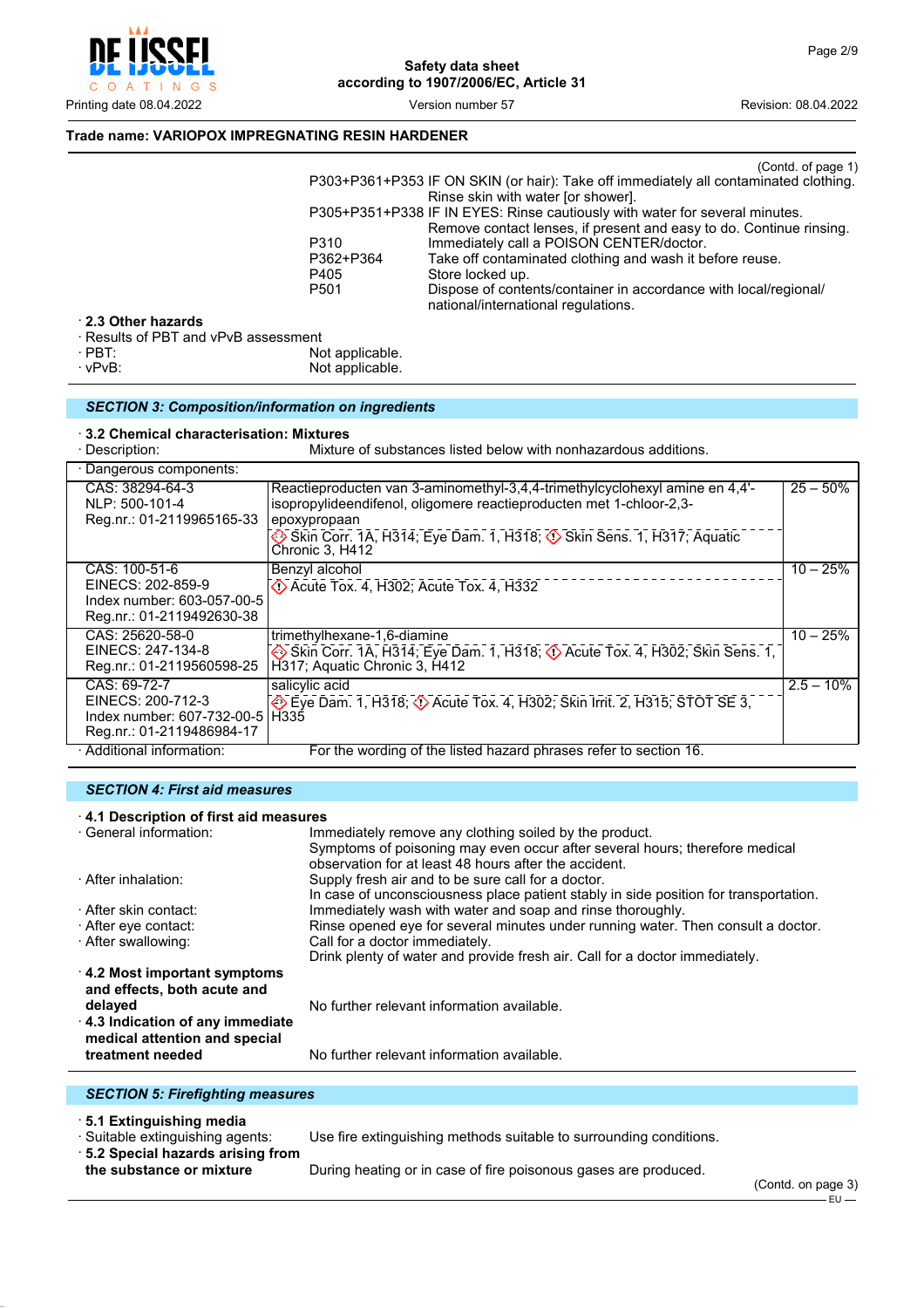$\circ$ INGS  $\overline{A}$  $T$ 

 $\overline{a}$ 

**Safety data sheet according to 1907/2006/EC, Article 31**

Printing date 08.04.2022 Version number 57 Revision: 08.04.2022

#### **Trade name: VARIOPOX IMPREGNATING RESIN HARDENER**

|                                                               | (Contd. of page 2)                                                                                                                                                                                                 |
|---------------------------------------------------------------|--------------------------------------------------------------------------------------------------------------------------------------------------------------------------------------------------------------------|
| ⋅ 5.3 Advice for firefighters<br>· Protective equipment:      | Mouth respiratory protective device.                                                                                                                                                                               |
|                                                               |                                                                                                                                                                                                                    |
| <b>SECTION 6: Accidental release measures</b>                 |                                                                                                                                                                                                                    |
| $\cdot$ 6.1 Personal precautions,<br>protective equipment and |                                                                                                                                                                                                                    |
| emergency procedures                                          | Mount respiratory protective device.<br>Wear protective equipment. Keep unprotected persons away.                                                                                                                  |
| 6.2 Environmental precautions:                                | Do not allow product to reach sewage system or any water course.<br>Inform respective authorities in case of seepage into water course or sewage system.<br>Do not allow to enter sewers/ surface or ground water. |
| $\cdot$ 6.3 Methods and material for                          |                                                                                                                                                                                                                    |
| containment and cleaning up:                                  | Absorb with liquid-binding material (sand, diatomite, acid binders, universal binders,<br>sawdust).<br>Use neutralising agent.                                                                                     |
| 6.4 Reference to other sections                               | Dispose contaminated material as waste according to item 13.<br>Ensure adequate ventilation.<br>See Section 7 for information on safe handling.<br>See Section 8 for information on personal protection equipment. |
|                                                               | See Section 13 for disposal information.                                                                                                                                                                           |

# *SECTION 7: Handling and storage*

| ⋅7.1 Precautions for safe                                                                                                   |                                                                                        |
|-----------------------------------------------------------------------------------------------------------------------------|----------------------------------------------------------------------------------------|
| handling                                                                                                                    | Ensure good ventilation/exhaustion at the workplace.<br>Prevent formation of aerosols. |
| Information about fire - and<br>explosion protection:                                                                       | Keep respiratory protective device available.                                          |
| $\cdot$ 7.2 Conditions for safe storage, including any incompatibilities<br>· Storage:<br>$\cdot$ Requirements to be met by |                                                                                        |
| storerooms and receptacles:<br>Information about storage in one                                                             | No special requirements.                                                               |
| common storage facility:<br>⋅ Further information about storage                                                             | Not required.                                                                          |
| conditions:<br>· Recommended storage                                                                                        | Keep container tightly sealed.                                                         |
| temperature:<br>$\cdot$ 7.3 Specific end use(s)                                                                             | $5 - 30$ $\Box$<br>No further relevant information available.                          |

#### *SECTION 8: Exposure controls/personal protection*

#### · **8.1 Control parameters**

· Additional information about design of technical facilities: No further data; see item 7. · Ingredients with limit values that require monitoring at the workplace:

The product does not contain any relevant quantities of materials with critical values that have to be monitored at the workplace.

| · DNEL (Derived No Effect Level) for workers                                                     |  |
|--------------------------------------------------------------------------------------------------|--|
| 100-51-6 Benzyl alcohol                                                                          |  |
| Long-term - systemic effects, worker 8 mg/kg bw/day (Worker)<br>Dermal                           |  |
| Inhalative   Long-term - systemic effects, worker $22 \text{ mg/m}^3$ (Worker)                   |  |
| 69-72-7 salicylic acid                                                                           |  |
| Long-term - systemic effects, worker 2.3 mg/kg bw/day (Worker)<br>Dermal                         |  |
| Inhalative   Long-term - systemic effects, worker $\frac{1}{5}$ mg/m <sup>3</sup> (Worker)       |  |
| · DNEL (Derived No Effect Level) for the general population                                      |  |
| 100-51-6 Benzyl alcohol                                                                          |  |
| Long-term - systemic effects, general population 4 mg/kg bw/day (General population)<br>Oral     |  |
| Long-term - systemic effects, general population   4 mg/kg bw/day (General population)<br>Dermal |  |

<sup>(</sup>Contd. on page 4)

٦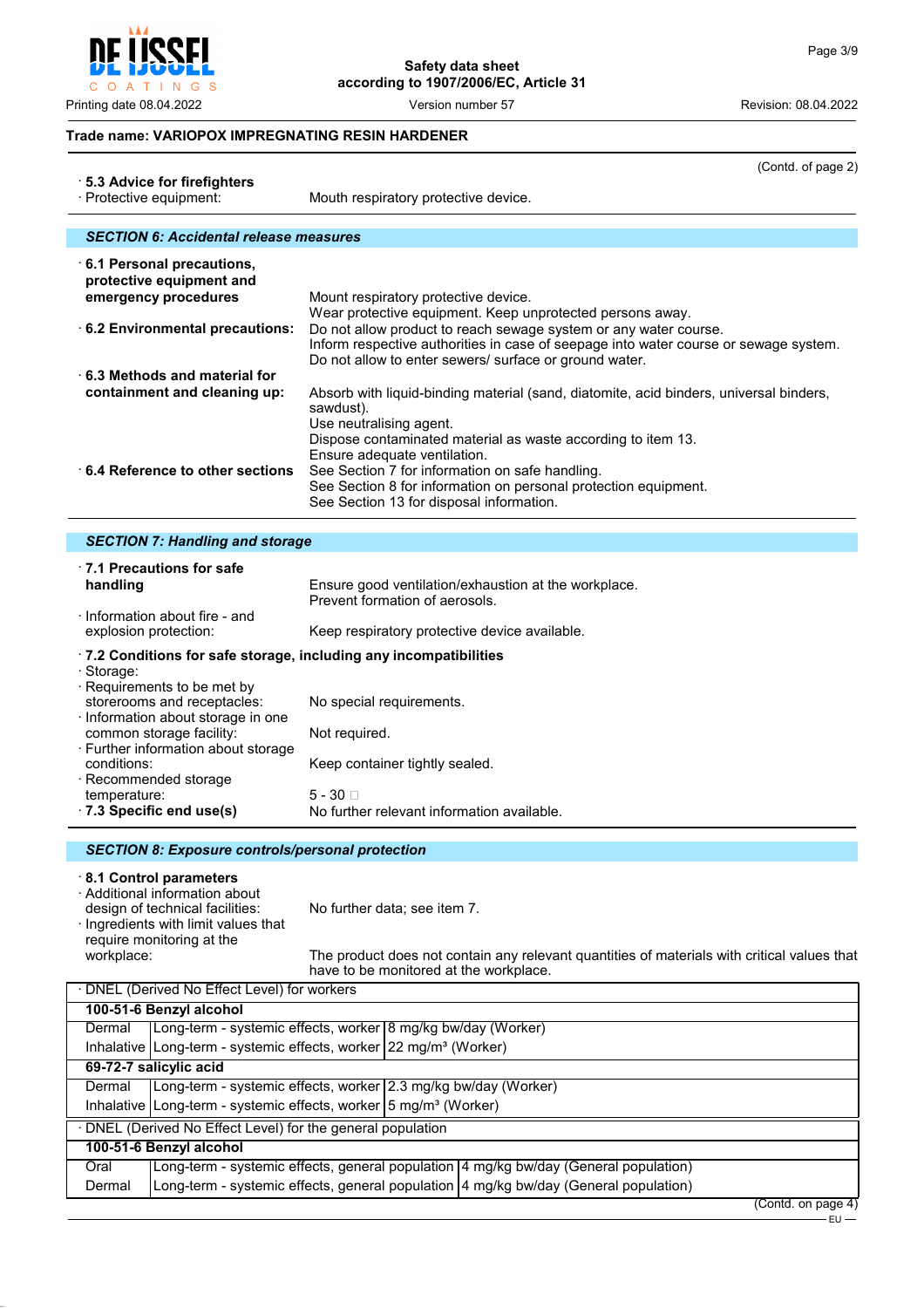

# **Trade name: VARIOPOX IMPREGNATING RESIN HARDENER**

|                        |                                                                             | (Contd. of page 3)                                                                                                                                                     |
|------------------------|-----------------------------------------------------------------------------|------------------------------------------------------------------------------------------------------------------------------------------------------------------------|
|                        |                                                                             | Inhalative Long-term - systemic effects, general population $5.4 \text{ mg/m}^3$ (General population)                                                                  |
|                        | 69-72-7 salicylic acid                                                      |                                                                                                                                                                        |
| Oral                   |                                                                             | Long-term - systemic effects, general population   1 mg/kg bw/day (General population)                                                                                 |
| Dermal                 |                                                                             | Long-term - systemic effects, general population 1 mg/kg bw/day (General population)                                                                                   |
|                        |                                                                             | Inhalative   Long-term - systemic effects, general population   4 mg/m <sup>3</sup> (General population)                                                               |
|                        | · PNEC (Predicted No Effect Concentration) values                           |                                                                                                                                                                        |
|                        | 100-51-6 Benzyl alcohol                                                     |                                                                                                                                                                        |
|                        | Aquatic compartment - freshwater                                            | 1 mg/l (Freshwater)                                                                                                                                                    |
|                        |                                                                             | Aquatic compartment - marine water 0.1 mg/l (Marine water)                                                                                                             |
|                        | 69-72-7 salicylic acid                                                      |                                                                                                                                                                        |
|                        | Aquatic compartment - freshwater                                            | 0.2 mg/l (Freshwater)                                                                                                                                                  |
|                        |                                                                             | Aquatic compartment - marine water 0.02 mg/l (Marine water)                                                                                                            |
|                        | · Additional information:                                                   | The lists valid during the making were used as basis.                                                                                                                  |
|                        | 8.2 Exposure controls                                                       |                                                                                                                                                                        |
|                        | · Personal protective equipment:                                            |                                                                                                                                                                        |
|                        | · General protective and hygienic                                           |                                                                                                                                                                        |
| measures:              |                                                                             | Keep away from foodstuffs, beverages and feed.<br>Immediately remove all soiled and contaminated clothing                                                              |
|                        |                                                                             | Wash hands before breaks and at the end of work.                                                                                                                       |
|                        |                                                                             | Avoid contact with the eyes.                                                                                                                                           |
|                        |                                                                             | Avoid contact with the eyes and skin.                                                                                                                                  |
|                        | · Respiratory protection:                                                   | In case of brief exposure or low pollution use respiratory filter device. In case of<br>intensive or longer exposure use self-contained respiratory protective device. |
| · Protection of hands: |                                                                             | Protective gloves                                                                                                                                                      |
|                        |                                                                             | The glove material has to be impermeable and resistant to the product/ the substance/                                                                                  |
|                        |                                                                             | the preparation.<br>Due to missing tests no recommendation to the glove material can be given for the                                                                  |
|                        |                                                                             | product/ the preparation/ the chemical mixture.                                                                                                                        |
|                        |                                                                             | Selection of the glove material on consideration of the penetration times, rates of                                                                                    |
|                        |                                                                             | diffusion and the degradation                                                                                                                                          |
| · Material of gloves   |                                                                             | Nitrile rubber, NBR<br>The selection of the suitable gloves does not only depend on the material, but also on                                                          |
|                        |                                                                             | further marks of quality and varies from manufacturer to manufacturer. As the product is                                                                               |
|                        |                                                                             | a preparation of several substances, the resistance of the glove material can not be                                                                                   |
|                        |                                                                             | calculated in advance and has therefore to be checked prior to the application.                                                                                        |
|                        |                                                                             | Recommended thickness of the material: $\geq 0.3$ mm                                                                                                                   |
|                        | · Penetration time of glove material                                        | The exact break trough time has to be found out by the manufacturer of the protective<br>gloves and has to be observed.                                                |
|                        |                                                                             | For the mixture of chemicals mentioned below the penetration time has to be at least                                                                                   |
|                        |                                                                             | 480 minutes (Permeation according to EN 16523-1:2015: Level 6).                                                                                                        |
|                        | For the permanent contact gloves                                            |                                                                                                                                                                        |
|                        | made of the following materials are                                         |                                                                                                                                                                        |
| suitable:              |                                                                             | Nitrile rubber, NBR                                                                                                                                                    |
|                        | · As protection from splashes gloves<br>made of the following materials are |                                                                                                                                                                        |
| suitable:              |                                                                             | Nitrile rubber, NBR                                                                                                                                                    |
|                        | · Not suitable are gloves made of                                           |                                                                                                                                                                        |
|                        | the following materials:                                                    | Leather gloves                                                                                                                                                         |
|                        |                                                                             | Strong material gloves                                                                                                                                                 |
| · Eye protection:      |                                                                             | Tightly sealed goggles                                                                                                                                                 |

| <b>SECTION 9: Physical and chemical properties</b> |                                                           |                     |
|----------------------------------------------------|-----------------------------------------------------------|---------------------|
| · General Information<br>· Appearance:             | 9.1 Information on basic physical and chemical properties |                     |
| Form:<br>Colour:                                   | <b>Fluid</b><br>According to product specification        |                     |
| ∴Odour:                                            | Characteristic                                            |                     |
| Odour threshold:                                   | Not determined.                                           |                     |
| ⋅ pH-value at 20 °C:                               | 9.5                                                       |                     |
|                                                    |                                                           | $(Constant \cap B)$ |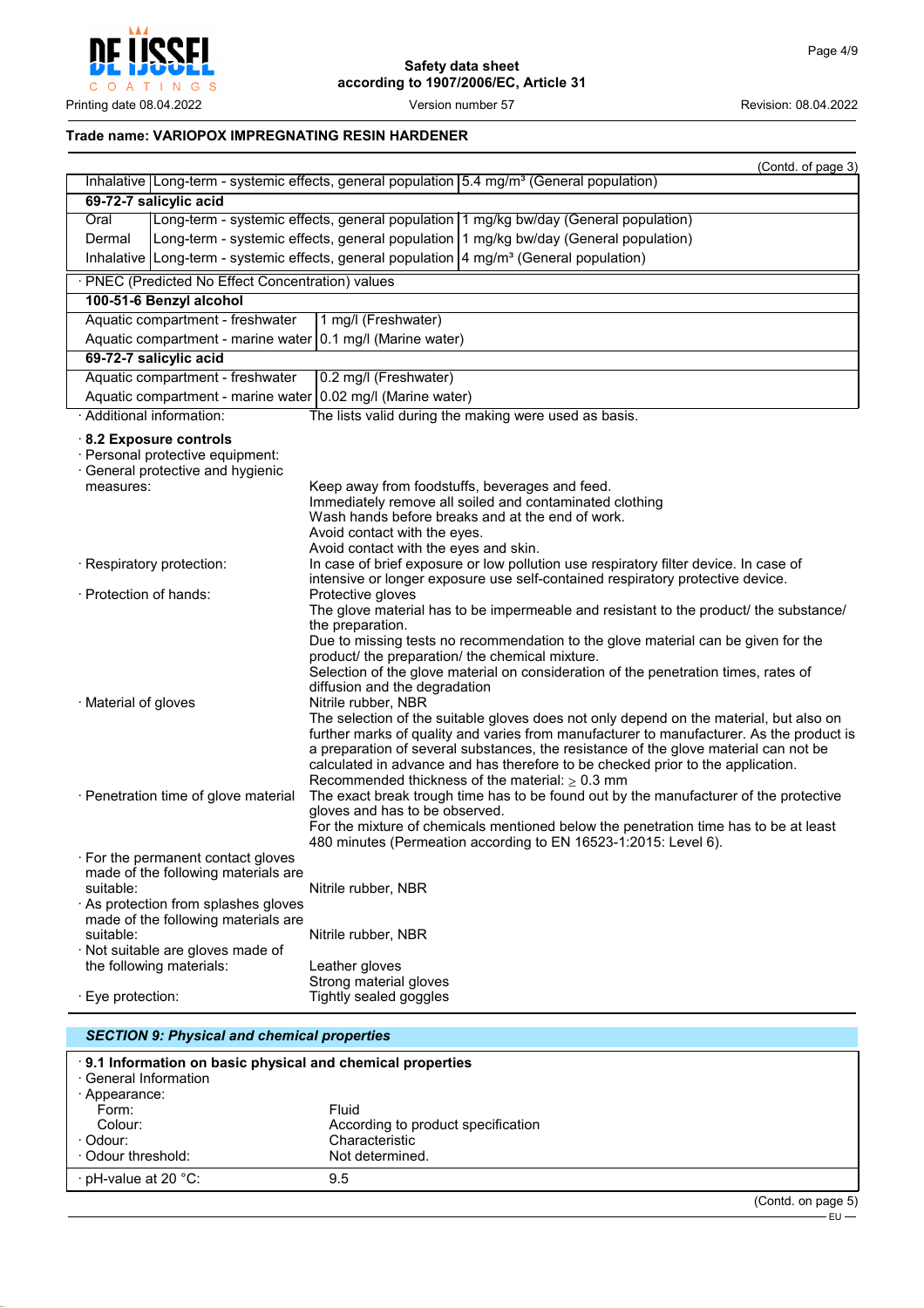

#### **Trade name: VARIOPOX IMPREGNATING RESIN HARDENER**

|                                                                                                         |                                                                                                          | (Contd. of page 4) |
|---------------------------------------------------------------------------------------------------------|----------------------------------------------------------------------------------------------------------|--------------------|
| Change in condition<br>Melting point/freezing point:<br>Initial boiling point and boiling range: 201 °C | Undetermined.                                                                                            |                    |
| · Flash point:                                                                                          | 101 °C (Pensky Martens, ASTM D93)                                                                        |                    |
| · Flammability (solid, gas):                                                                            | Not applicable.                                                                                          |                    |
| · Ignition temperature:                                                                                 | 435 °C                                                                                                   |                    |
| · Decomposition temperature:                                                                            | Not determined.                                                                                          |                    |
| · Auto-ignition temperature:                                                                            | Product is not selfigniting.                                                                             |                    |
| Explosive properties:                                                                                   | Product does not present an explosion hazard.                                                            |                    |
| · Explosion limits:<br>Lower:<br>Upper:                                                                 | 1.3 Vol %<br>13 Vol %                                                                                    |                    |
| · Vapour pressure at 20 °C:                                                                             | $0.1$ hPa                                                                                                |                    |
| · Density at 20 °C:<br>· Relative density<br>· Vapour density<br>· Evaporation rate                     | 1.01 g/cm <sup>3</sup> (DIN 51757, ASTM D 1298)<br>Not determined.<br>Not determined.<br>Not determined. |                    |
| · Solubility in / Miscibility with<br>water:                                                            | Not miscible or difficult to mix.                                                                        |                    |
| · Partition coefficient: n-octanol/water:                                                               | Not determined.                                                                                          |                    |
| · Viscosity:<br>Dynamic at 20 °C:<br>Kinematic:                                                         | 3,000 mPas (Brookfield, ASTM D1544)<br>Not determined.                                                   |                    |
| · Solvent content:<br>Organic solvents:<br>VOC (2004/42/EC):                                            | 25.0%<br>25.00 %                                                                                         |                    |
| Solids content:                                                                                         | 79.0%                                                                                                    |                    |
| ⋅ 9.2 Other information                                                                                 | No further relevant information available.                                                               |                    |

| <b>SECTION 10: Stability and reactivity</b>                              |                                                       |  |
|--------------------------------------------------------------------------|-------------------------------------------------------|--|
| ⋅10.1 Reactivity<br>10.2 Chemical stability<br>· Thermal decomposition / | No further relevant information available.            |  |
| conditions to be avoided:<br>10.3 Possibility of hazardous               | No decomposition if used according to specifications. |  |
| reactions                                                                | No dangerous reactions known.                         |  |
| ⋅ 10.4 Conditions to avoid                                               | No further relevant information available.            |  |
| $\cdot$ 10.5 Incompatible materials:<br>⋅ 10.6 Hazardous decomposition   | No further relevant information available.            |  |
| products:                                                                | No dangerous decomposition products known.            |  |

# *SECTION 11: Toxicological information*

- · **11.1 Information on toxicological effects**
- · Acute toxicity **Acute is a set of the CO** Harmful if swallowed.

|              | ⋅LD/LC50 values relevant for classification: |       |                |                    |
|--------------|----------------------------------------------|-------|----------------|--------------------|
| ⋅ Components | Tvpe                                         | Value | <b>Species</b> |                    |
|              | <b>ATE (Acute Toxicity Estimates)</b>        |       |                |                    |
| Oral         | LD50 1,862 mg/kg (Rat)                       |       |                |                    |
|              | 100-51-6 Benzyl alcohol                      |       |                |                    |
| Oral         | LD50 1,230 mg/kg (Rat)                       |       |                |                    |
|              | Dermal LD50 2,000 mg/kg (Rabbit)             |       |                |                    |
|              |                                              |       |                | (Contd. on page 6) |

EU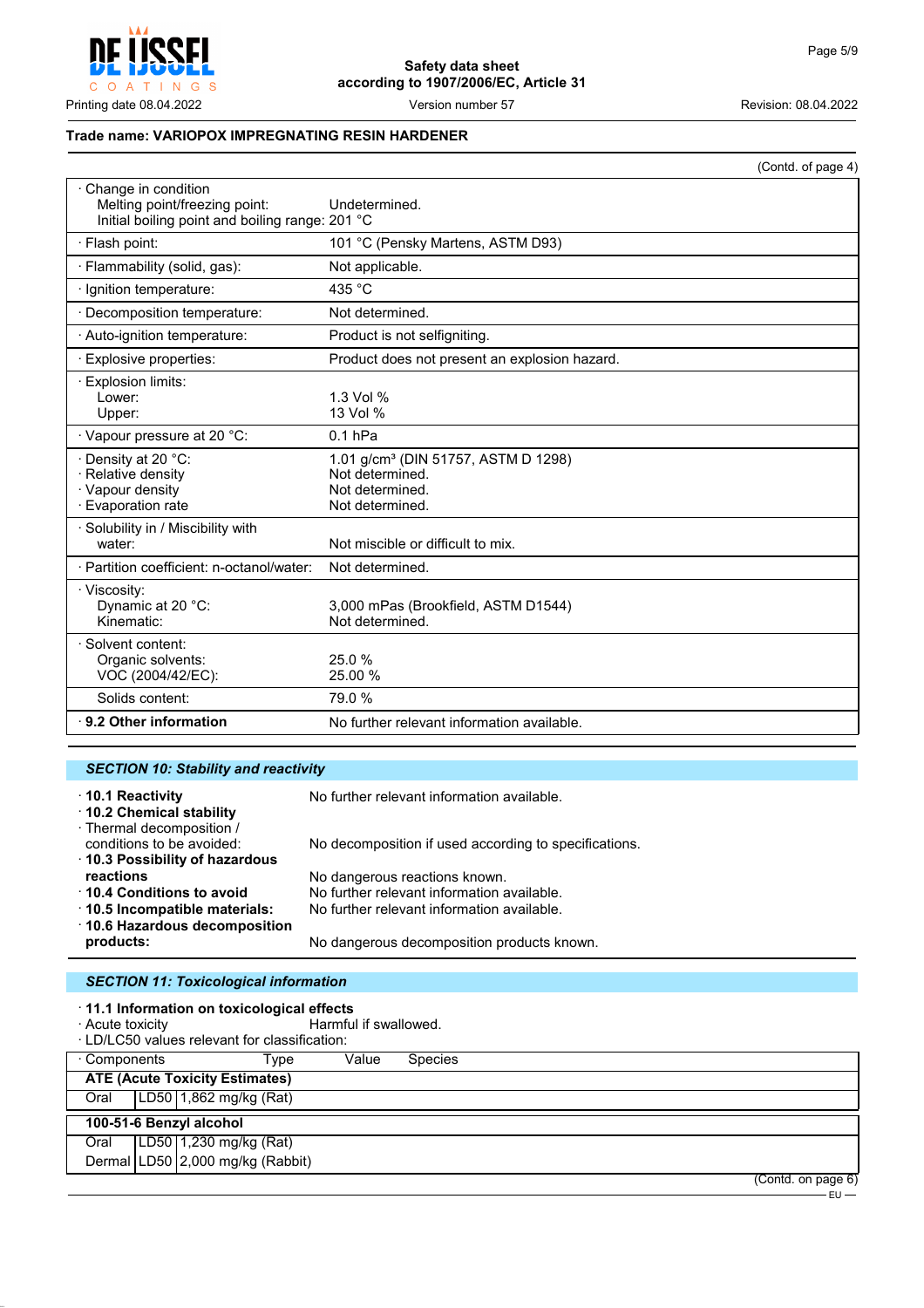$\mathsf{I} \mathsf{N}$  G  $\circ$  $\overline{A}$  $T$ 

**Safety data sheet according to 1907/2006/EC, Article 31**

Printing date 08.04.2022 Version number 57 Revision: 08.04.2022

#### **Trade name: VARIOPOX IMPREGNATING RESIN HARDENER**

|                                                                         |                                                                   | (Contd. of page 5) |
|-------------------------------------------------------------------------|-------------------------------------------------------------------|--------------------|
| 25620-58-0 trimethylhexane-1,6-diamine                                  |                                                                   |                    |
| LD50 900 mg/kg (Rat)<br>Oral                                            |                                                                   |                    |
| 69-72-7 salicylic acid                                                  |                                                                   |                    |
| LD50   891 mg/kg (Rat)<br>Oral                                          |                                                                   |                    |
| · Primary irritant effect:                                              |                                                                   |                    |
| · Skin corrosion/irritation                                             | Causes severe skin burns and eye damage.                          |                    |
| · Serious eye damage/irritation                                         | Causes serious eye damage.                                        |                    |
| · Respiratory or skin sensitisation                                     | May cause an allergic skin reaction.                              |                    |
| · Additional toxicological information:                                 |                                                                   |                    |
| CMR effects (carcinogenity, mutagenicity and toxicity for reproduction) |                                                                   |                    |
| · Germ cell mutagenicity                                                | Based on available data, the classification criteria are not met. |                    |
| · Carcinogenicity                                                       | Based on available data, the classification criteria are not met. |                    |
| · Reproductive toxicity                                                 | Based on available data, the classification criteria are not met. |                    |
| · STOT-single exposure                                                  | Based on available data, the classification criteria are not met. |                    |
| · STOT-repeated exposure                                                | Based on available data, the classification criteria are not met. |                    |
| · Aspiration hazard                                                     | Based on available data, the classification criteria are not met. |                    |

# *SECTION 12: Ecological information*

· **12.1 Toxicity**

| · Aquatic toxicity:                           | No further relevant information available.                                                                                                              |
|-----------------------------------------------|---------------------------------------------------------------------------------------------------------------------------------------------------------|
| · Type of test Effective concentration Method | Assessment                                                                                                                                              |
| <b>ATE (Acute Toxicity Estimates)</b>         |                                                                                                                                                         |
| Inhalative $LC50/4 h$   44 mg/l               |                                                                                                                                                         |
| $\cdot$ 12.2 Persistence and                  |                                                                                                                                                         |
| degradability                                 | No further relevant information available.                                                                                                              |
| 12.3 Bioaccumulative potential                | No further relevant information available.                                                                                                              |
| ⋅ 12.4 Mobility in soil                       | No further relevant information available.                                                                                                              |
| · Ecotoxical effects:                         |                                                                                                                                                         |
| · Remark:                                     | Harmful to fish                                                                                                                                         |
| · Additional ecological information:          |                                                                                                                                                         |
| · General notes:                              | Water hazard class 2 (German Regulation) (Self-assessment): hazardous for water                                                                         |
|                                               | Do not allow product to reach ground water, water course or sewage system.<br>Must not reach sewage water or drainage ditch undiluted or unneutralised. |
|                                               | Danger to drinking water if even small quantities leak into the ground.                                                                                 |
|                                               | Harmful to aquatic organisms                                                                                                                            |
| 12.5 Results of PBT and vPvB assessment       |                                                                                                                                                         |
| $\cdot$ PBT:                                  | Not applicable.                                                                                                                                         |
| $\cdot$ vPvB:                                 | Not applicable.                                                                                                                                         |
| ⋅12.6 Other adverse effects                   | No further relevant information available.                                                                                                              |

#### *SECTION 13: Disposal considerations*

# · **13.1 Waste treatment methods**

Must not be disposed together with household garbage. Do not allow product to reach sewage system.

|             | · European waste catalogue                                                             |
|-------------|----------------------------------------------------------------------------------------|
|             | 08 00 00   WASTES FROM THE MANUFACTURE, FORMULATION, SUPPLY AND USE (MFSU) OF COATINGS |
|             | (PAINTS, VARNISHES AND VITREOUS ENAMELS), ADHESIVES, SEALANTS AND PRINTING INKS        |
| 08 01 00    | wastes from MFSU and removal of paint and varnish                                      |
| 08 01 11*   | waste paint and varnish containing organic solvents or other hazardous substances      |
| HP6         | Acute Toxicity                                                                         |
| HP8         | Corrosive                                                                              |
| HP13        | Sensitisina                                                                            |
| <b>HP14</b> | Ecotoxic                                                                               |
|             |                                                                                        |

· Uncleaned packaging:

Disposal must be made according to official regulations.

(Contd. on page 7) – E∪ –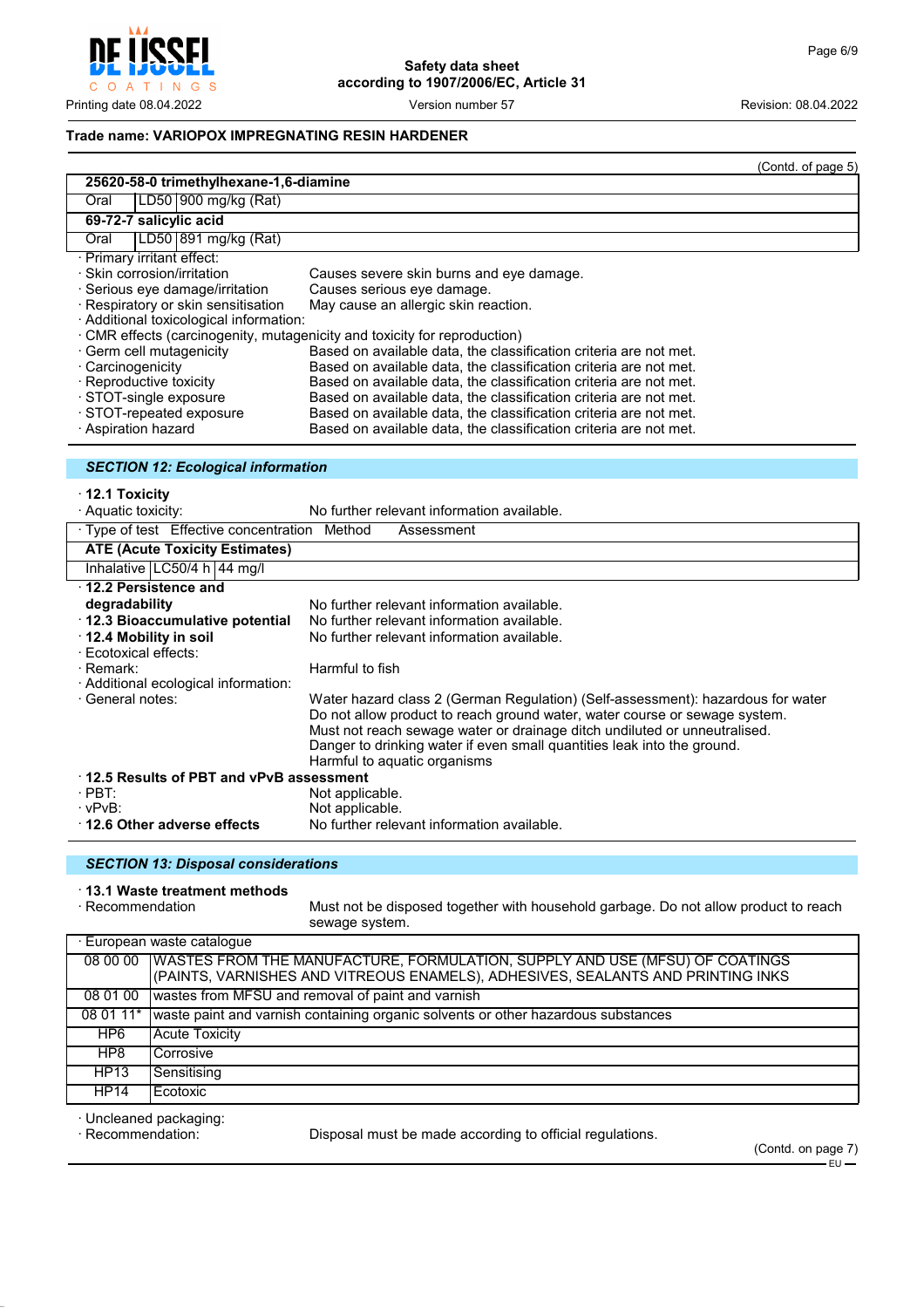

# **Trade name: VARIOPOX IMPREGNATING RESIN HARDENER**

(Contd. of page 6)

| <b>SECTION 14: Transport information</b>                                                                                                                                |                                                                                                                                                                                                                                                                                                                                                                                                                                                                                                           |
|-------------------------------------------------------------------------------------------------------------------------------------------------------------------------|-----------------------------------------------------------------------------------------------------------------------------------------------------------------------------------------------------------------------------------------------------------------------------------------------------------------------------------------------------------------------------------------------------------------------------------------------------------------------------------------------------------|
| 14.1 UN-Number<br>· ADR/RID/ADN, IMDG, IATA                                                                                                                             | <b>UN2735</b>                                                                                                                                                                                                                                                                                                                                                                                                                                                                                             |
| 14.2 UN proper shipping name<br>· ADR/RID/ADN<br>· IMDG, IATA                                                                                                           | 2735 AMINES, LIQUID, CORROSIVE, N.O.S. (4,4'-<br>Isopropylidenediphenol, oligomeric reaction products with 1-<br>chloro-2,3-epoxypropane, reaction products with 3-aminomethyl-<br>3,5,5-trimethylcyclohexylamine,<br>TRIMETHYLHEXAMETHYLENEDIAMINES)<br>AMINES, LIQUID, CORROSIVE, N.O.S. (4,4'-<br>Isopropylidenediphenol, oligomeric reaction products with 1-<br>chloro-2,3-epoxypropane, reaction products with 3-aminomethyl-<br>3,5,5-trimethylcyclohexylamine,<br>TRIMETHYLHEXAMETHYLENEDIAMINES) |
| 14.3 Transport hazard class(es)                                                                                                                                         |                                                                                                                                                                                                                                                                                                                                                                                                                                                                                                           |
| · ADR/RID/ADN<br>· Class<br>· Label<br>_ _ _ _ _ _ _ _ <i>_ _</i> _ _ _ _ _                                                                                             | 8 (C7) Corrosive substances.<br>8<br>----------------                                                                                                                                                                                                                                                                                                                                                                                                                                                     |
| · IMDG, IATA<br>· Class<br>∴Label                                                                                                                                       | 8 Corrosive substances.<br>8                                                                                                                                                                                                                                                                                                                                                                                                                                                                              |
| 14.4 Packing group<br>· ADR/RID/ADN, IMDG, IATA                                                                                                                         | Ш                                                                                                                                                                                                                                                                                                                                                                                                                                                                                                         |
| ⋅14.5 Environmental hazards:<br>· Marine pollutant:                                                                                                                     | No                                                                                                                                                                                                                                                                                                                                                                                                                                                                                                        |
| 14.6 Special precautions for user<br>· Hazard identification number (Kemler code):<br>· EMS Number:<br>· Segregation groups<br>· Stowage Category<br>· Segregation Code | Warning: Corrosive substances.<br>80<br>$F-A, S-B$<br>Alkalis<br>A<br>SG35 Stow "separated from" SGG1-acids                                                                                                                                                                                                                                                                                                                                                                                               |
| 14.7 Transport in bulk according to Annex II of Marpol<br>and the IBC Code                                                                                              | Not applicable.                                                                                                                                                                                                                                                                                                                                                                                                                                                                                           |
| · Transport/Additional information:                                                                                                                                     |                                                                                                                                                                                                                                                                                                                                                                                                                                                                                                           |
| · ADR/RID/ADN<br>· Limited quantities (LQ)<br>· Excepted quantities (EQ)<br>· Transport category                                                                        | 5L<br>Code: E1<br>Maximum net quantity per inner packaging: 30 ml<br>Maximum net quantity per outer packaging: 1000 ml<br>3                                                                                                                                                                                                                                                                                                                                                                               |
| · Tunnel restriction code                                                                                                                                               | Е                                                                                                                                                                                                                                                                                                                                                                                                                                                                                                         |
| · IMDG<br>· Limited quantities (LQ)<br>$\cdot$ Excepted quantities (EQ)                                                                                                 | 5L<br>Code: E1<br>Maximum net quantity per inner packaging: 30 ml<br>Maximum net quantity per outer packaging: 1000 ml                                                                                                                                                                                                                                                                                                                                                                                    |
| · UN "Model Regulation":                                                                                                                                                | UN 2735 AMINES, LIQUID, CORROSIVE, N.O.S. (4,4'-<br>ISOPROPYLIDENEDIPHENOL, OLIGOMERIC REACTION<br>PRODUCTS WITH 1-CHLORO-2,3-EPOXYPROPANE,<br>REACTION PRODUCTS WITH 3-AMINOMETHYL-3,5,5-<br>TRIMETHYLCYCLOHEXYLAMINE,<br>TRIMETHYLHEXAMETHYLENEDIAMINES), 8, III                                                                                                                                                                                                                                        |
|                                                                                                                                                                         | (Contd. on page 8)                                                                                                                                                                                                                                                                                                                                                                                                                                                                                        |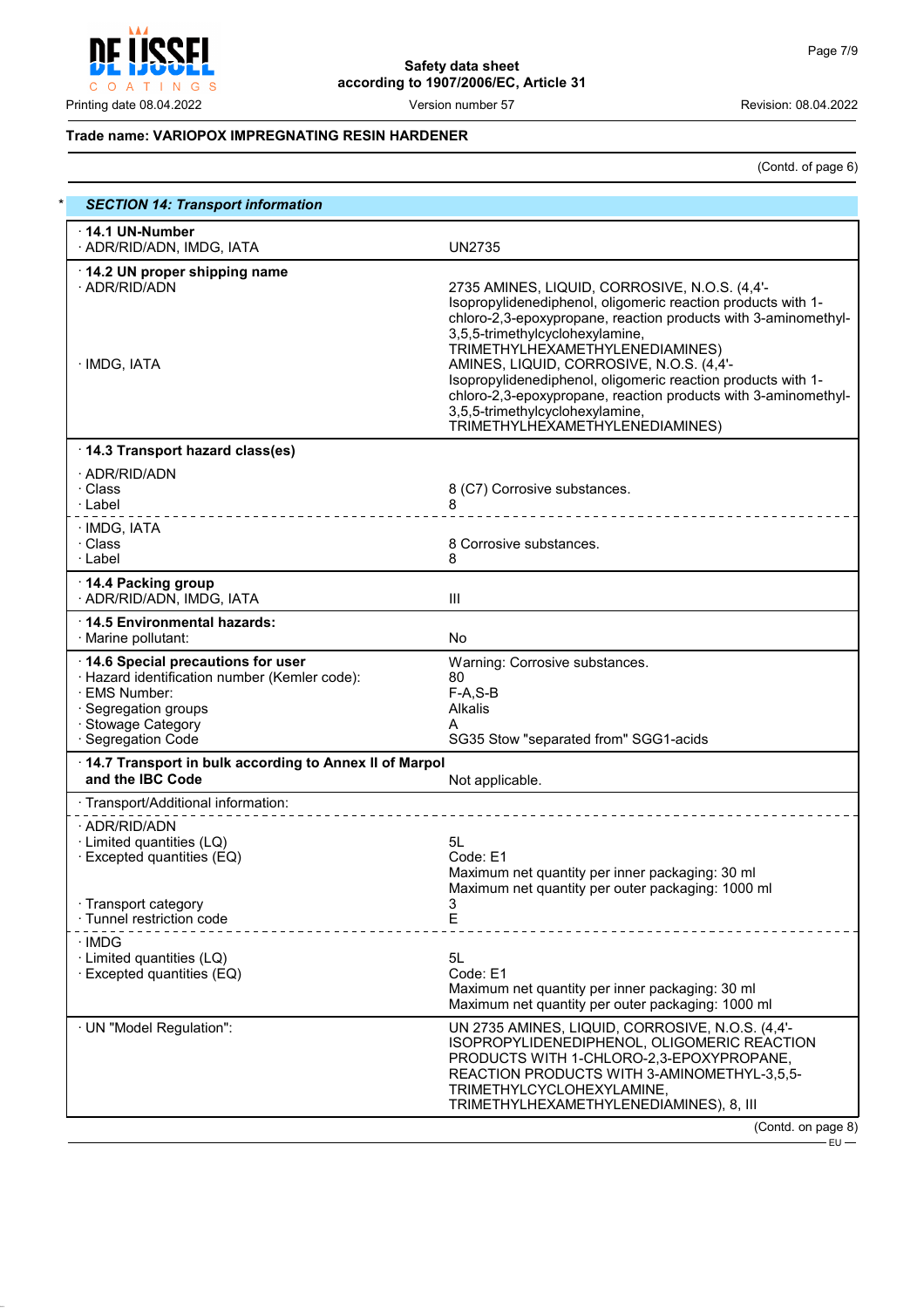

# **Trade name: VARIOPOX IMPREGNATING RESIN HARDENER**

(Contd. of page 7)

| <b>SECTION 15: Regulatory information</b>                                                                                                                                                                 |                                                                                                                                                                                                                                                                                                                                                                                                                                                                                                                                                                                                                                                                                                                                                                                                                                                                                                                                                                                               |
|-----------------------------------------------------------------------------------------------------------------------------------------------------------------------------------------------------------|-----------------------------------------------------------------------------------------------------------------------------------------------------------------------------------------------------------------------------------------------------------------------------------------------------------------------------------------------------------------------------------------------------------------------------------------------------------------------------------------------------------------------------------------------------------------------------------------------------------------------------------------------------------------------------------------------------------------------------------------------------------------------------------------------------------------------------------------------------------------------------------------------------------------------------------------------------------------------------------------------|
| 15.1 Safety, health and environmental regulations/legislation specific for the substance or mixture                                                                                                       |                                                                                                                                                                                                                                                                                                                                                                                                                                                                                                                                                                                                                                                                                                                                                                                                                                                                                                                                                                                               |
| · Directive 2012/18/EU<br>· Named dangerous substances -<br><b>ANNEX I</b><br>· REGULATION (EC) No 1907/2006<br><b>ANNEX XVII</b>                                                                         | None of the ingredients is listed.<br>Conditions of restriction: 3                                                                                                                                                                                                                                                                                                                                                                                                                                                                                                                                                                                                                                                                                                                                                                                                                                                                                                                            |
| · DIRECTIVE 2011/65/EU on the restriction of the use of certain hazardous substances in electrical and electronic equipment<br>– Annex II<br>None of the ingredients is listed.                           |                                                                                                                                                                                                                                                                                                                                                                                                                                                                                                                                                                                                                                                                                                                                                                                                                                                                                                                                                                                               |
| · REGULATION (EU) 2019/1148                                                                                                                                                                               |                                                                                                                                                                                                                                                                                                                                                                                                                                                                                                                                                                                                                                                                                                                                                                                                                                                                                                                                                                                               |
| · Annex I - RESTRICTED EXPLOSIVES PRECURSORS (Upper limit value for the purpose of licensing under Article 5(3))                                                                                          |                                                                                                                                                                                                                                                                                                                                                                                                                                                                                                                                                                                                                                                                                                                                                                                                                                                                                                                                                                                               |
| None of the ingredients is listed.                                                                                                                                                                        |                                                                                                                                                                                                                                                                                                                                                                                                                                                                                                                                                                                                                                                                                                                                                                                                                                                                                                                                                                                               |
| · Annex II - REPORTABLE EXPLOSIVES PRECURSORS                                                                                                                                                             |                                                                                                                                                                                                                                                                                                                                                                                                                                                                                                                                                                                                                                                                                                                                                                                                                                                                                                                                                                                               |
| None of the ingredients is listed.                                                                                                                                                                        |                                                                                                                                                                                                                                                                                                                                                                                                                                                                                                                                                                                                                                                                                                                                                                                                                                                                                                                                                                                               |
| · Regulation (EC) No 273/2004 on drug precursors                                                                                                                                                          |                                                                                                                                                                                                                                                                                                                                                                                                                                                                                                                                                                                                                                                                                                                                                                                                                                                                                                                                                                                               |
| None of the ingredients is listed.                                                                                                                                                                        |                                                                                                                                                                                                                                                                                                                                                                                                                                                                                                                                                                                                                                                                                                                                                                                                                                                                                                                                                                                               |
| · Regulation (EC) No 111/2005 laying down rules for the monitoring of trade between the Community and third countries in<br>drug precursors                                                               |                                                                                                                                                                                                                                                                                                                                                                                                                                                                                                                                                                                                                                                                                                                                                                                                                                                                                                                                                                                               |
| None of the ingredients is listed.                                                                                                                                                                        |                                                                                                                                                                                                                                                                                                                                                                                                                                                                                                                                                                                                                                                                                                                                                                                                                                                                                                                                                                                               |
| · National regulations:                                                                                                                                                                                   |                                                                                                                                                                                                                                                                                                                                                                                                                                                                                                                                                                                                                                                                                                                                                                                                                                                                                                                                                                                               |
| · Technical instructions (air):                                                                                                                                                                           | Share in %<br>Class<br><b>NK</b><br>25.0                                                                                                                                                                                                                                                                                                                                                                                                                                                                                                                                                                                                                                                                                                                                                                                                                                                                                                                                                      |
| $\cdot$ 15.2 Chemical safety<br>assessment:                                                                                                                                                               | A Chemical Safety Assessment has not been carried out.                                                                                                                                                                                                                                                                                                                                                                                                                                                                                                                                                                                                                                                                                                                                                                                                                                                                                                                                        |
| <b>SECTION 16: Other information</b>                                                                                                                                                                      |                                                                                                                                                                                                                                                                                                                                                                                                                                                                                                                                                                                                                                                                                                                                                                                                                                                                                                                                                                                               |
| This information is based on our present knowledge. However, this shall not constitute a guarantee for any specific product<br>features and shall not establish a legally valid contractual relationship. |                                                                                                                                                                                                                                                                                                                                                                                                                                                                                                                                                                                                                                                                                                                                                                                                                                                                                                                                                                                               |
| · Relevant phrases                                                                                                                                                                                        | H302 Harmful if swallowed.<br>H314 Causes severe skin burns and eye damage.<br>H315 Causes skin irritation.<br>H317 May cause an allergic skin reaction.<br>H318 Causes serious eye damage.<br>H332 Harmful if inhaled.<br>H335 May cause respiratory irritation.<br>H412 Harmful to aquatic life with long lasting effects.                                                                                                                                                                                                                                                                                                                                                                                                                                                                                                                                                                                                                                                                  |
| · Classification according to<br>Regulation (EC) No 1272/2008                                                                                                                                             | The classification of the mixture is generally based on the calculation method using<br>substance data according to Regulation (EC) No 1272/2008.                                                                                                                                                                                                                                                                                                                                                                                                                                                                                                                                                                                                                                                                                                                                                                                                                                             |
| Acute toxicity - oral<br>Skin corrosion/irritation<br>Serious eye damage/eye irritation<br>Skin sensitisation<br>Hazardous to the aquatic environment - long-term (chronic)<br>aquatic hazard             | The classification of the mixture is generally based on the<br>calculation method using substance data according to<br>Regulation (EC) No 1272/2008.                                                                                                                                                                                                                                                                                                                                                                                                                                                                                                                                                                                                                                                                                                                                                                                                                                          |
| · Department issuing SDS:<br>· Contact:<br>· Abbreviations and acronyms:                                                                                                                                  | Research and Development<br>Saïda El Asjadi, tel: +31 182 372177, e-mail: safety@de-ijssel-coatings.nl<br>RID: Règlement international concernant le transport des marchandises dangereuses par chemin de fer<br>(Regulations Concerning the International Transport of Dangerous Goods by Rail)<br>ICAO: International Civil Aviation Organisation<br>ADR: Accord relatif au transport international des marchandises dangereuses par route (European Agreement<br>Concerning the International Carriage of Dangerous Goods by Road)<br>IMDG: International Maritime Code for Dangerous Goods<br>IATA: International Air Transport Association<br>GHS: Globally Harmonised System of Classification and Labelling of Chemicals<br>EINECS: European Inventory of Existing Commercial Chemical Substances<br>ELINCS: European List of Notified Chemical Substances<br>CAS: Chemical Abstracts Service (division of the American Chemical Society)<br>VOC: Volatile Organic Compounds (USA, EU) |